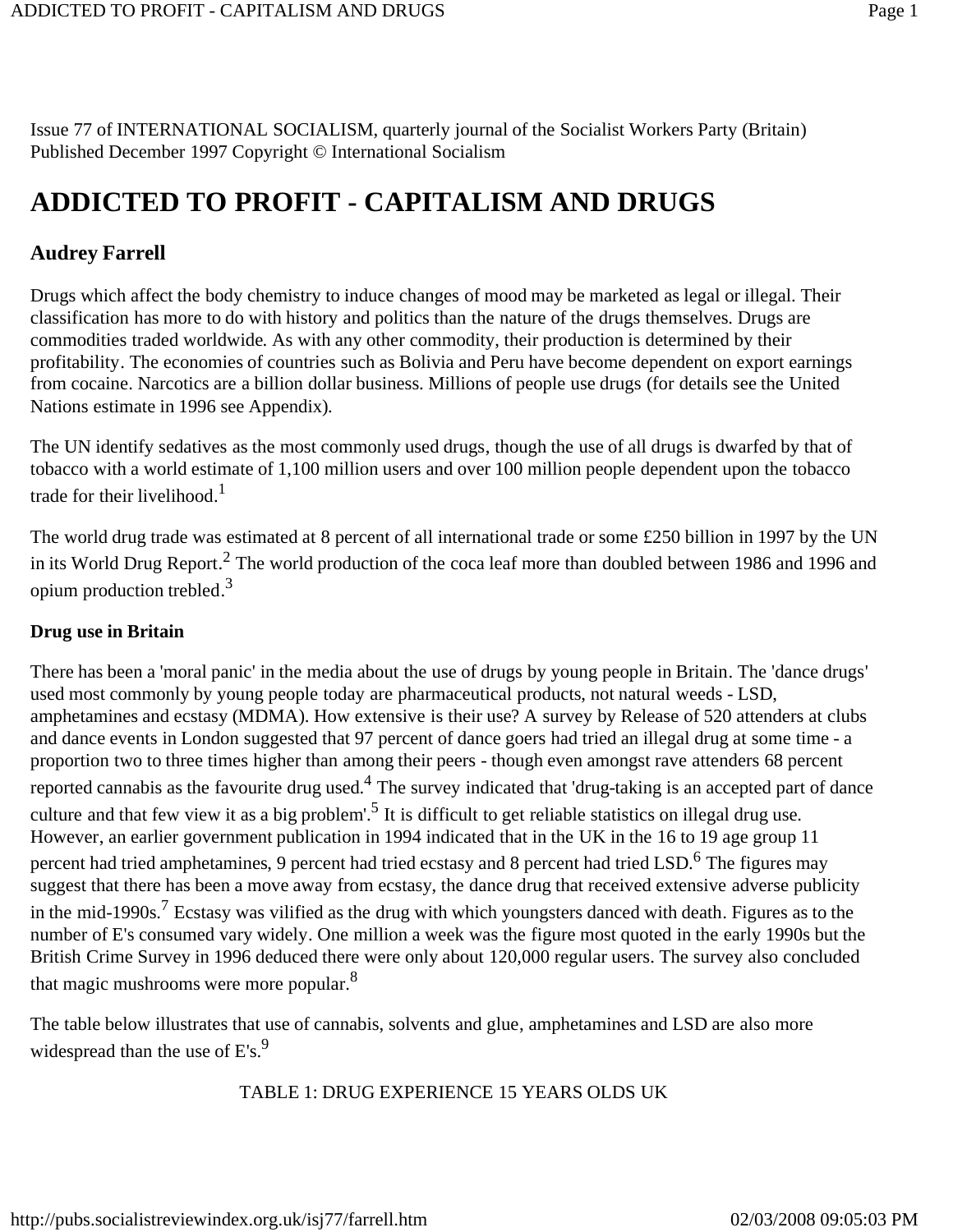

TABLE 1: DRUG EXPERIENCE 15 YEARS OLDS UK

#### TABLE 2: DRUG EXPERIENCE OF 17 YEAR OLDS UK



How dangerous are the drugs of 1990s' youth?

There are some 1996 Home Office statistics available about drug related deaths. 'Between 1980 and 1994 there were 91 drug abuse deaths involving stimulants/amphetamines and 39 involving MDMA/MDA (ecstasy). These peaked at 17 in 1993 for speed and 19 in 1994 for ecstasy. There is a general trend in both types of mortality since 1988 averaging ten per year for speed and five or six per year for ecstasy'.<sup>10</sup> With the exception of the year 1994 the mortality rate among speed users was higher than that amongst ecstasy users. The statistical risk of death from use of ecstasy - or other dance drugs such as LSD, cannabis or amphetamines - appears to be very low, at least in the short to medium term. These low mortality rates are particularly notable when comparisons are made with alcohol, tobacco, opiates and hypnosedatives.<sup>11</sup> There are an estimated 100,000 deaths annually from smoking related diseases. The estimated number of deaths caused by taking ecstasy is 53 since 1985.<sup>12</sup> The glaring newspaper headlines claiming that ecstasy users 'dance with death' have grossly exaggerated the risks.<sup>13</sup>

Any chemical will carry risks for particular individuals. Bee stings can cause allergic reactions which can kill some people. A tiny number of isolated individuals may have a similar reaction to ecstasy. As with any drug, previous heart weakness, allergy, or medical condition such as asthma, epilepsy or diabetes may create particular problems. When ecstasy is digested:

it enters the bloodstream from where it reaches the brain. It then acts to cause the release of serontonin and dopamine - neuro-transmitters which alter our moods. Serontonin is what we have a lot of when we are in love and Dopamine suppresses pain when we are hurt and have to carry on.<sup>14</sup>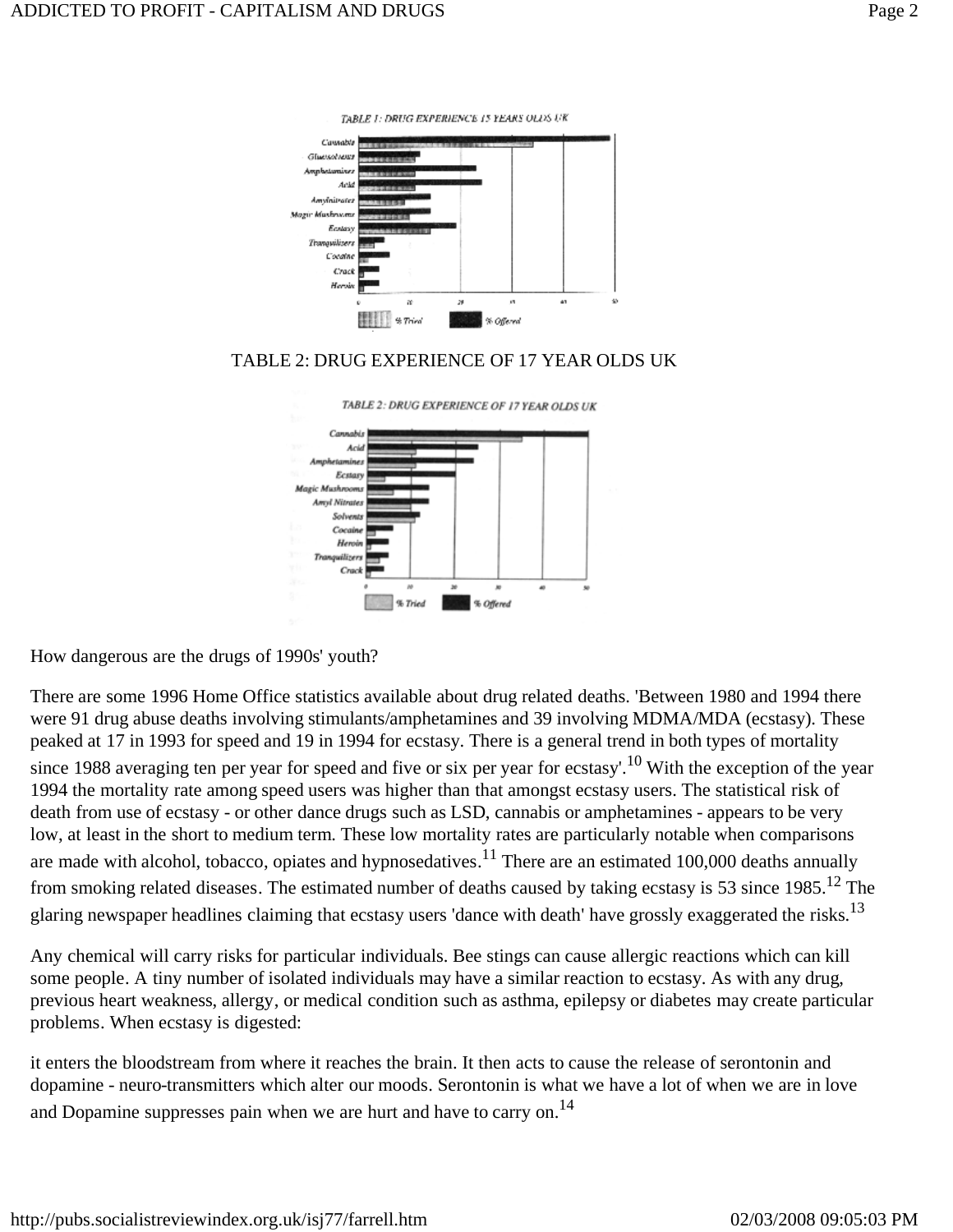Young people take E because under its influence their friends are more open...have more energy and seem to have a good time. Desire for alcohol declines as does desire for sex, which means young women are less likely to be harassed and there are less fights outside the clubs.<sup>15</sup>

However, neuro-transmitters also control body temperature and erratic changes in body temperature may create problems. The death of Leah Betts, the 18 year old who died after taking ecstasy in December 1995, led to the press rant against killer dance drugs. But Leah actually died from excessive water drinking. Water is not an antidote to ecstasy. Drinking water is only necessary to avoid dehydration and overheating when dancing.

If ignorance makes drugs more dangerous, greed increases the dangers even more. In Manchester before the Safer Dancing Campaign began, a couple of clubs were turning off the cold water supply, charging £1.50 for a glass of water, turning up the heating and switching off the air conditioning every weekend.<sup>16</sup> Air conditioning, chill out areas, free drinking water, and medical advice can reduce the risks considerably. This is not to say that dance drugs are necessarily harmless. As with any other drug, over-use and an individual's medical or mental state may make them vulnerable to changes affecting their body chemistry. Ecstasy can be bad news if taken with alcohol and there are more risks associated with drug cocktails. As with any other chemical, long term heavy use may have serious consequences. Andre Fyall from the drug abuse Agency Project LSD said, 'I know nobody who has taken ecstasy five or six times a week for two years who has not ended up with psychiatric problems... Typically these are feelings of paranoia and panic attacks'.17 But then somebody must be in a bad state to begin with if they feel the need to take a happy drug every day. This is scarcely the same as the youngster who may take an E occasionally at a rave. Interestingly enough, E users often bring themselves down gently by using anti-depressants or cannabis. Doctors recommend the use of anti-depressants for the same reason.

#### **LSD and amphetamines**

What sort of risks are attached to dance drugs such as LSD and amphetamines? This is a more difficult question to answer. However, both LSD and amphetamines have a history that the government would prefer us to forget. Some 72 million amphetamine tablets were issued to British troops in the Second World War to boost morale.<sup>18</sup> Winston Churchill and Anthony Eden both used amphetamines before important speeches. They are powerful stimulants, exciting and speeding up the nervous system. What do the Department of Health doctors say? A recent report says:

Stimulants such as amphetamines, ecstasy and cocaine can cause psychological dependence but do not produce major withdrawal syndromes. It is generally best for the patient to discontinue the drugs abruptly, there is usually no advantage in gradual withdrawal.<sup>19</sup>

#### **The report continues:**

Many drug users dependent on stimulants experience insomnia and depression when they stop using the drugs and anti-depressant medication may be required... Most amphetamine users can be managed as outpatients without the use of medication at all. They will benefit from advice and information on the likely rebound phenomena and the need for a safe place in which to 'sleep it off'.<sup>20</sup>

There is a final ominous reference to possible suicide or paranoia but this may simply be a sign that media hysteria has influenced the discussion. Long term use of amphetamines might lead to more severe depression once use stops. Tyler in his very detailed book on street drugs expresses far greater concern about the use of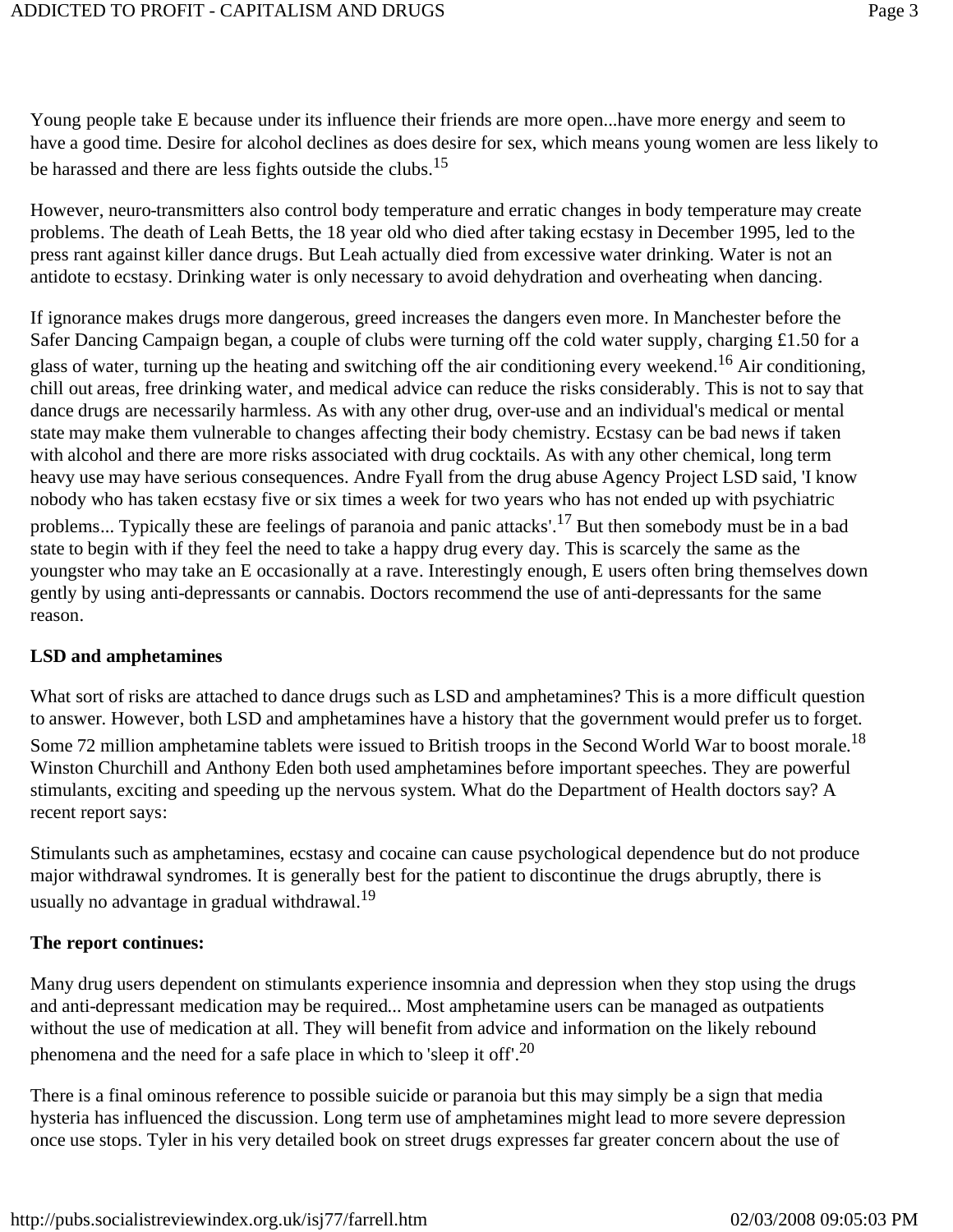amphetamines, arguing that 'the impact of the ever popular amphetamine (speed) is being critically overlooked: the problems incurred by speed's excessive use easily match those of heroin'.21 LSD if taken continuously in large doses can have bad long term effects. The British military, inspired by the ClA's example, incapacitated marines with large doses of LSD and sent them on manoeuvres. The television programme Dispatches showed Ministry of Defence film of sky high squaddies, careering around like loons, collapsing in hysterics and discarding their guns to climb trees.<sup>22</sup>

In hospitals too, in the 1950s, the wonder drug LSD was issued in staggering quantities: in one hospital alone 700 patients were given some 14,000 doses, some for complaints as trivial as migraine and skin disorders. One poor soul was dosed every day for five years.<sup>23</sup>

It is not known how many thousands took smaller leisurely trips throughout the 1960s without having long term side effects. Certainly the dosage used by both medics and the army were much higher than the 'leisure' tabs taken by the hippies of the 1960s and by young people today. Risks may be more related to alterations in perception rather than long term damage, although it is claimed that for people predisposed to schizophrenia LSD can tip them over the edge.

According to Tyler, 'LSD is not an inherently toxic drug. Just four LSD linked deaths between 1982 and 1992 are reported in Home Office statistics, and all these are classified under the sub-category "accident".' One of the early scares about LSD related to a possible long term genetic effect and worry about its impact on brain tissue. But Tyler says it is impossible to make clear cut statements and more research is needed.<sup>24</sup> But when drugs are illegal it becomes difficult to conduct proper research on short and long term risks.

The risks associated with ecstasy, LSD and amphetamines are far less than the media would have us believe. Although there are occasional articles about solvent abuse, particularly in local papers, generally far less media attention is devoted to solvent abuse which killed 100 a year between 1985 and 1991 (60 percent of those deaths have been in the 14 to 18 age group).<sup>25</sup> Butane lighter fuel and other solvents have caused 24 times more deaths than the drug ecstasy but each death receives less publicity than ecstasy related deaths.

#### **Cannabis**

The British government say 24 percent of people between 16 and 29 years report long term cannabis use.<sup>26</sup> Yet there is no record of a single death from cannabis. It is clearly the most popular and the most benign of the illegal drugs. Yet in 1994 home secretary Michael Howard increased the maximum fine for possession from £500 to £2,000.<sup>27</sup> Despite media attempts to give credibility to dubious research linking cannabis smoking to throat cancer, there is little evidence of cannabis doing anybody real damage. It can kill you if you attempt to eat or smoke about 10lbs in a day - or if a block of similar size falls on your head. In The Guidelines for the Clinical Management of Drugs, a government publication, the single word 'psychosis' is given as a cannabis risk. Cannabis gets one other mention in the book: 'There are legitimate concerns about the use of cannabis because it is illegal and because of possible health and safety risks'.<sup>28</sup> This probably means, 'Don't drive or use machinery when stoned.' Perhaps the most dangerous aspect of cannabis is that it is usually smoked with the lethal drug tobacco and that ex-smokers are sometimes lured back to nicotine by a sociable joint.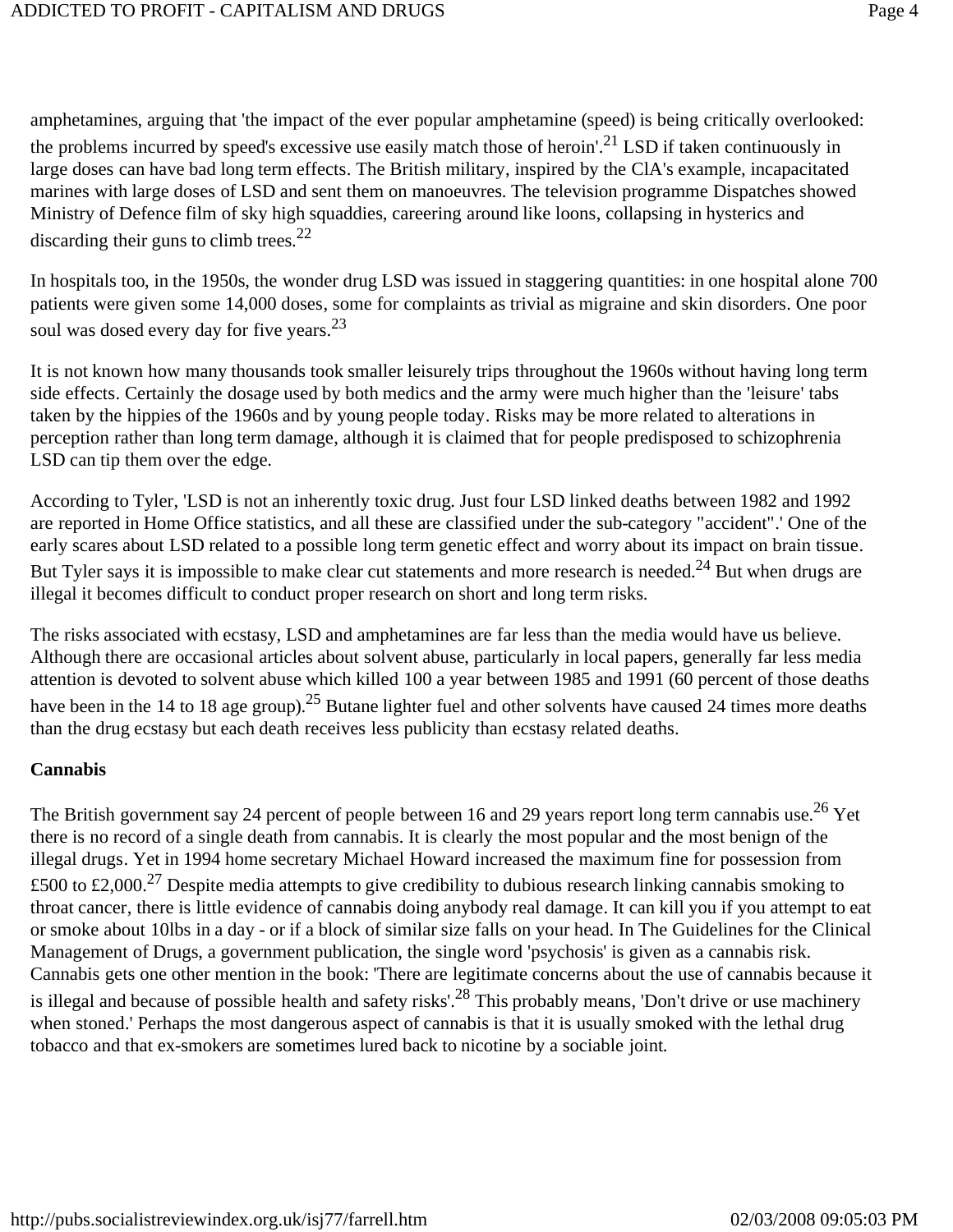A press report estimated that in the late 1990s in the US 100,000 people sought treatment for cannabis addiction. But this is a very tiny proportion of cannabis smokers.<sup>29</sup> Excessive long term use of cannabis may produce lethargy and oversleeping, a condition which rights itself once when the smoking stops.<sup>30</sup>

Using the law to clamp down on the production and supply of cannabis can sometimes have lethal effects. For example, a war was waged in America against cannabis growers in California, Hawaii and Oregon in the 1980s. Many of the cannabis growers were forced out of business. A serious cannabis drought followed and street prices soared. 'Simultaneously prices for cocaine (a much simpler and more profitable drug to deal in) were plummeting and by the late 1980s crack had displaced marijuana as the most widely available street drug in America'.<sup>31</sup>

#### **Cocaine**

Cocaine is a chemical stimulant that gives great energy and keenness. Cocaine is processed from the coca leaf. Chewing the coca leaf was practised safely for hundreds of years in South America. It took capitalism to transform the soothing leaf into a dangerous and highly profitable commodity. Today it is likely that there are quite appreciable numbers of rich users snorting cocaine though banknotes, perhaps damaging the inside of their noses, perhaps increasing the risk of heart disease, but living very normal lives. It was when a surplus of cocaine on the US market reached working class users that crack - cocaine adulterated with sodium bicarbonate appeared on the drug scene.

Crack cocaine goes to the brain within seconds, but the high is shorter and more intense than that produced by cocaine. The sudden rush increases the danger of heart attack and the 'comedown can be hard'. The medical experience in the US of crack cocaine suggests that cocaine used by the wealthy was safer than the adulterated cocaine sold on the streets. With the increased use of crack in the US emergency room admissions and cocaine related deaths in 1988 rose in Atlanta by 86 percent in a year, in Washington by 122 percent and in Phoenix by 100 percent. In 1983, of those appealing to the cocaine helpline, 51 percent were from those whose incomes were over \$25,000. By 1987 the figure had fallen to 15 percent. In 1983 only 15 percent of helpline callers were unemployed but by 1987 the unemployed accounted for 53 percent of calls.<sup>32</sup>

It is difficult to estimate the real dangers and effects of crack cocaine because of the racist politics surrounding the drug issue. Crack became the scapegoat for the poverty, crime, diseases, violence and social disfunction within the black ghettos in America. The pain and stress associated with such conditions created the demand for crack. The law came down heavily on crack users. In 1993, snorters of powdered cocaine drew an average sentence of three months whereas crack smokers got an average of three years.<sup>33</sup>

It is certainly a media myth that crack is immediately and fiercely addictive: 'A systematic survey conducted among 308 Miami adolescent drug users found that while 90 percent of them had tried crack, only 29 percent were using it daily and even then not more than one or two hits at a time'.<sup>34</sup> Tyler argues that cocaine addiction is psychological rather than a classical physical addiction. Withdrawal from a heavy cocaine habit doesn't involve convulsions and bodily traumas but can produce long term fatigue, depression, anxiety, feelings of isolation and agitation that can last for months.<sup>35</sup> Many American drug users turned against crack in the 1990s, knowing it was bad news. The much advertised crack epidemic predicted to hit Britain when the American market was saturated did not happen on the scale anticipated. Amphetamines were meeting most of the demand for stimulants. The much publicised Jamaican Yardie gangsters couldn't get a real hold as white dealers were largely controlling the market because they could more easily import and make connections with the South American cartels.36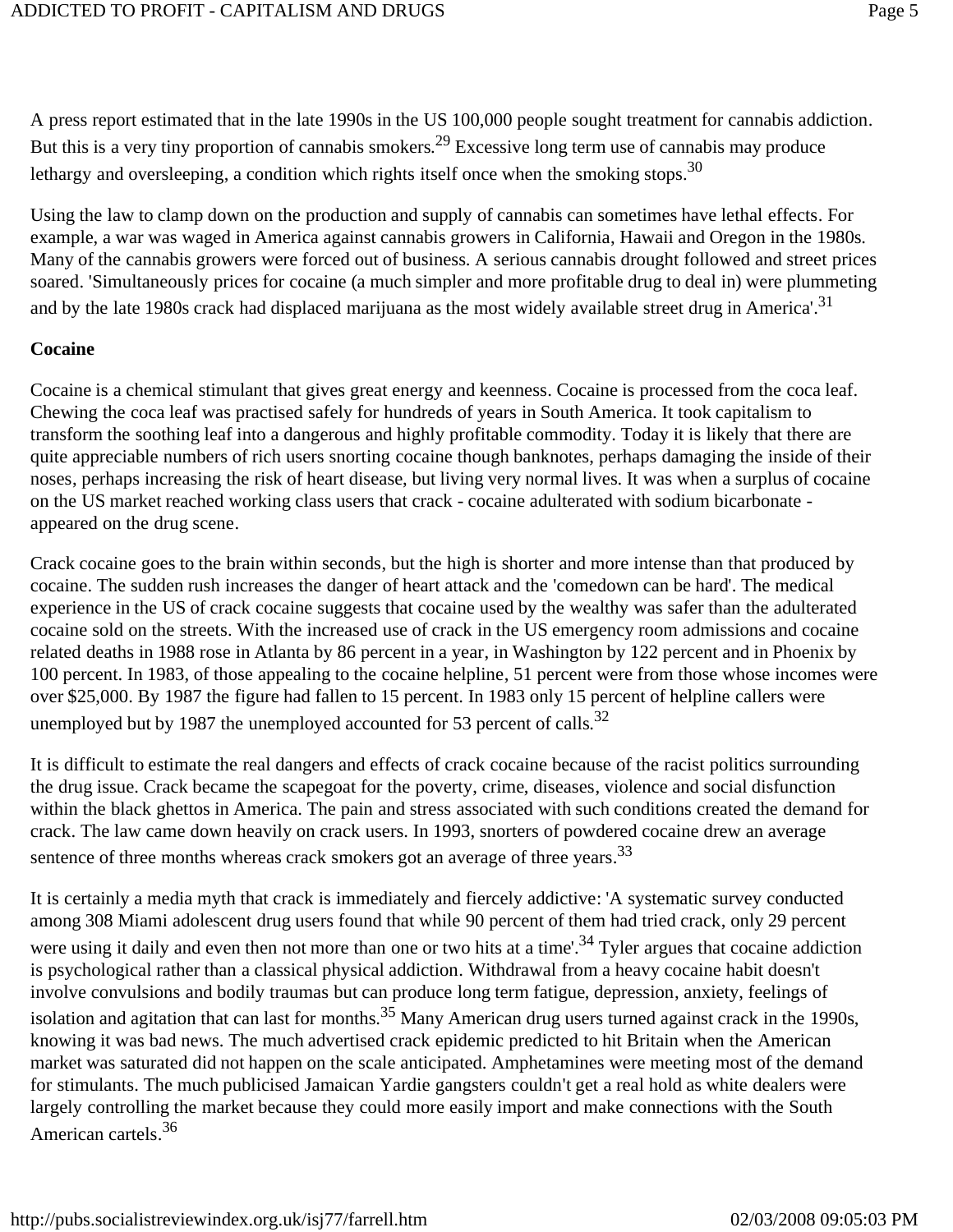However one black researcher pointed out that the crack epidemic did occur in pockets within Britain. He said, 'I hung out with dealers and users. I saw the despair and hopelessness. A lot of those people were burnt out already at 18 and 19.' This particular researcher said the crack problem in UK was underestimated because information was gathered in 1989 from treatment centres which were 'geared to the white male opiod user'.<sup>37</sup>

#### **Heroin**

Today, apart from crack cocaine, the other drug most feared is the processed opium known as heroin. Opium goes back in use to the ancient Greeks but spread through Europe in the Renaissance. There was a pharmaceutical breakthrough when a Swiss physician in the 15th century mixed opium with alcohol to provide laudanum. By the 17th century it was in common use to dull pain, as a sedative and to cure diarrhoea, coughs, menstrual cramps, and babies' teething troubles. By 1805 a German apothecary produced morphine from opium. This new drug had the advantage that it could be administered in more accurate doses. It was ten times more powerful than opium and was wrongly marketed in 1825 as a cure for 'opium addictions'.<sup>38</sup>

The American Civil War led to a massive increase in morphine addiction and by 1866 some 45,000 soldiers came home addicted to morphine.<sup>39</sup> In Britain rich ladies use to hide their syringes and phials in bulky jewellery so that they could take a quick fix whilst attending social events. As Tyler says, 'The idea that addiction could be knocked flat by administering a more powerful substitute continued with the invention of heroin.' The Bayer drug company began commercial production of heroin in 1898.<sup>40</sup> Heroin was three to four times more potent than its predecessors and was initially sold as a safe non-addictive substitute for morphine. That heroin is highly addictive is now well known, but what is meant by addiction?

A good explanation is given by Dr John Collee. He discusses the importance of tolerance, dependence and withdrawal. Tolerance means that as our body receives some chemical it becomes better at metabolising it. For example, over a certain period a heroin addict becomes tolerant to a dosage of the drug that would kill a new user. Once off the drug the body adjusts again so that an addict immediately returning to the previous high heroin dose after a period of withdrawal can kill themselves with an overdose. Dependence means that your body adapts to the metabolic distortion produced by the drug, so you feel ill without it. Withdrawal symptoms are usually the opposite to the effects of the drug. So, for example, if heroin causes constipation then withdrawal produces diarrhoea. But the three phenomena of tolerance, dependence and withdrawal depend on an individual's metabolism. According to Dr Collee, drugs of addiction can be taken at low dosage without really altering the user's metabolism, and people addicted to drugs such as cocaine and heroin can lead normal lives if they control their drugs. $41$ 

Heroin became much more dangerous once ordinary doctors were prevented from prescribing it in the late 1960s. Indeed when heroin was less plentiful in supply both it and cocaine were the champagne drugs of the rich. They got high on cocaine and eased down on heroin. In the 1920s in Britain cocaine was regarded as far more dangerous and addictive than the opiates, including heroin. When cocaine was first banned during the First World War, the commissioner of police was opposed to the ban being extended to opium which he saw 'in most of its forms as being...a beneficent drug'.<sup>42</sup>

Tyler explains how changes in the class using the drug led to a redefinition of the heroin problem. In 1924 the typical addict was middle class, middle aged, often from the medical profession and invariably a user of morphine. 'The Rolleston committee recommended that "morphine and heroin be prescribed long term if this was thought to be necessary and confidentiality had to be maintained between patient and doctor with no obligation to inform the Home Office".'<sup>43</sup> This prescribing system carried on for about 40 years. But then in the 1960s the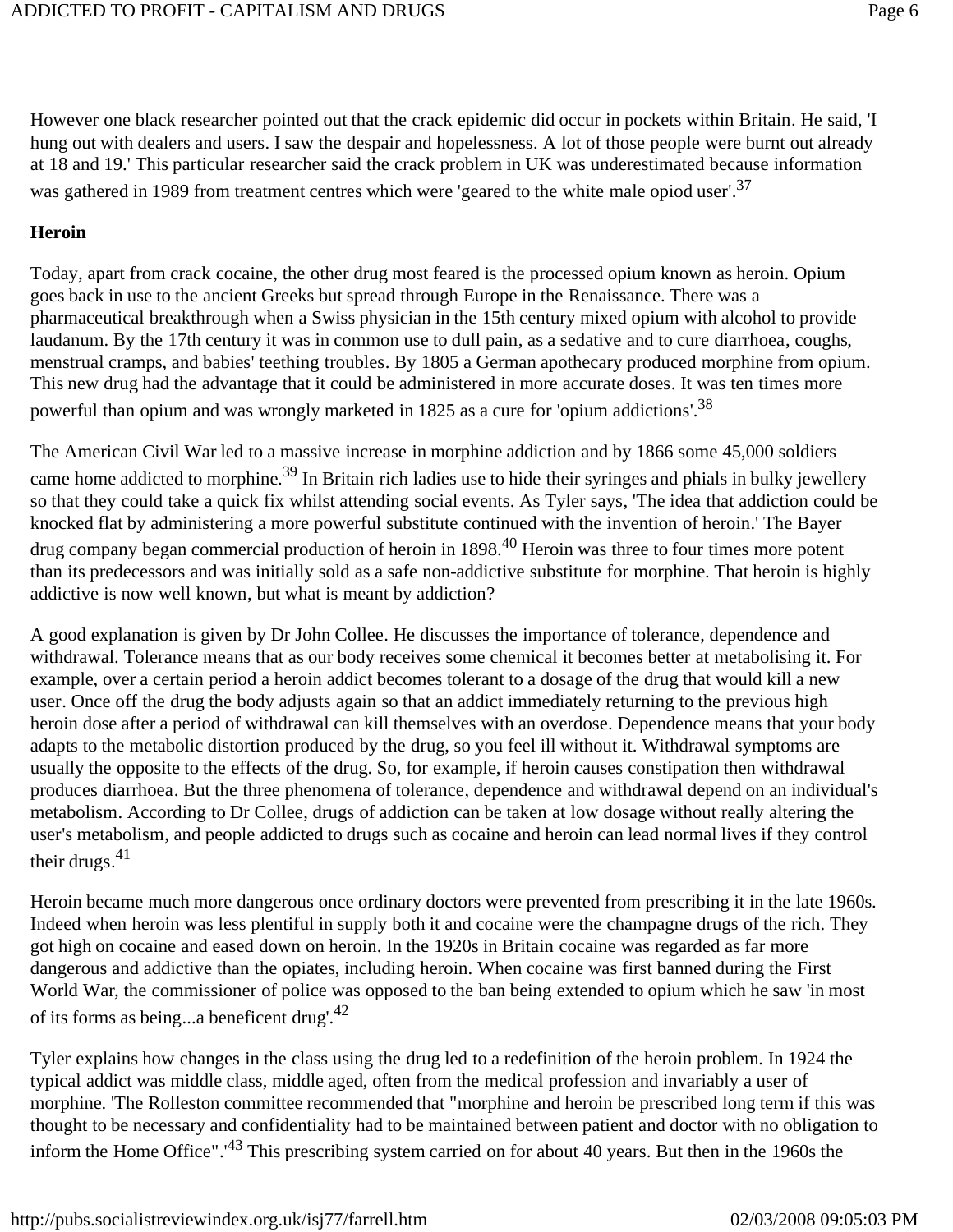policy changed. Heroin was becoming more widespread and the right to prescribe heroin was only to be given to a number of licensed doctors. Addicts had to be notified and, as Tyler says, notification was 'until then used in the context of lethal highly infectious diseases' - extending notification was an attempt stigmatise addicts. The result was isolation and ostracisation for the addict as heroin moved on to the street.

There was a slight liberalisation in the 1980s when the greater influx of heroin was coupled with the fear of AIDS. A 1988 report on AIDS and drugs concluded that 'HIV was a greater danger to individuals and public health than drug misuse', and urged the extension of syringe swop schemes. A central funding initiative between 1983 and 1990 made £11.5 million available to treatment centres. When the panic over AIDS had subsided a little 'drug use was again tied much more closely to crime. Hard drugs use was no longer about disease...it was about theft and violence'.<sup>44</sup> This hardening of attitude led to a tightening of resources for treatment and drugs centres and imprisonment of addicts.

This emphasis on the penal rather than medical approach has massively increased the dangers of heroin. The strength of street heroin is unpredictable. Lethal overdoses can occur if the purity of the heroin suddenly changes. For example, in Glasgow seven people died in one week because of a particular batch of heroin.45 The majority of GPs can only prescribe methadone to heroin addicts. Sometimes they prescribe too low and force their patients back on the streets. Sometimes doctors get it completely wrong and kill patients with methadone. There was a poorly publicised horror reported in 1994 when three prison inmates at Brixton prison died from prescribed methadone in five months. According to the press they told the doctor that they were heroin addicts, the doctor failed to test for opiate addiction and gave them all low clinical doses of methadone which killed them $146$ 

Tyler argues that methadone, developed in the Second World War, follows this ineffective historical pattern of using a strong addictive substitute to cure an addiction.<sup>47</sup> Figures from Scotland show that such cures can be more lethal than the addiction they are treating.<sup>48</sup> Consultant psychiatrist Dr John Marks agrees. He used a prescribed maintenance regime when he supplied heroin addicts with controlled doses on the National Health Service, until he was removed from his practice in northern Cheshire. During his ten years of prescribing heroin not one of his patients died. He reported that after he was stopped from working and his patients were forced onto methadone and street heroin at least four and possibly as many as 16 of his ex-patients died.<sup>49</sup>

Some doctors, however, believe that methadone prescription, with the aim of complete withdrawal, is the most effective approach. Debate continues about whether it is better for addicts to live with a controlled addiction or to attempt complete withdrawal. But the debate and the research cannot be conducted sensibly as long as the taking of heroin and the prescribing of it are criminal offences for all but a few.

It is true with almost any drug that once it is made illegal and cheap enough for working class consumption its dangers usually increase through adulteration or the varying strength of street supply. This is the case with cocaine and it applies to illegal alcohol where prohibition exists. It also applies to heroin. The rich can afford the high quality product. The poor take it in adulterated forms often of uncertain strengths and tend to use intake methods which present more dangers. The rich are much more likely to have access to the few select doctors who are still allowed to prescribe heroin.

#### **The dangers of injecting**

Injecting drugs is much more dangerous than sniffing, smoking or swallowing them. In 1993 in Glasgow there were 898 registered drug injectors and 41 drug related deaths.<sup>50</sup> Injection carries its own dangers, irrespective of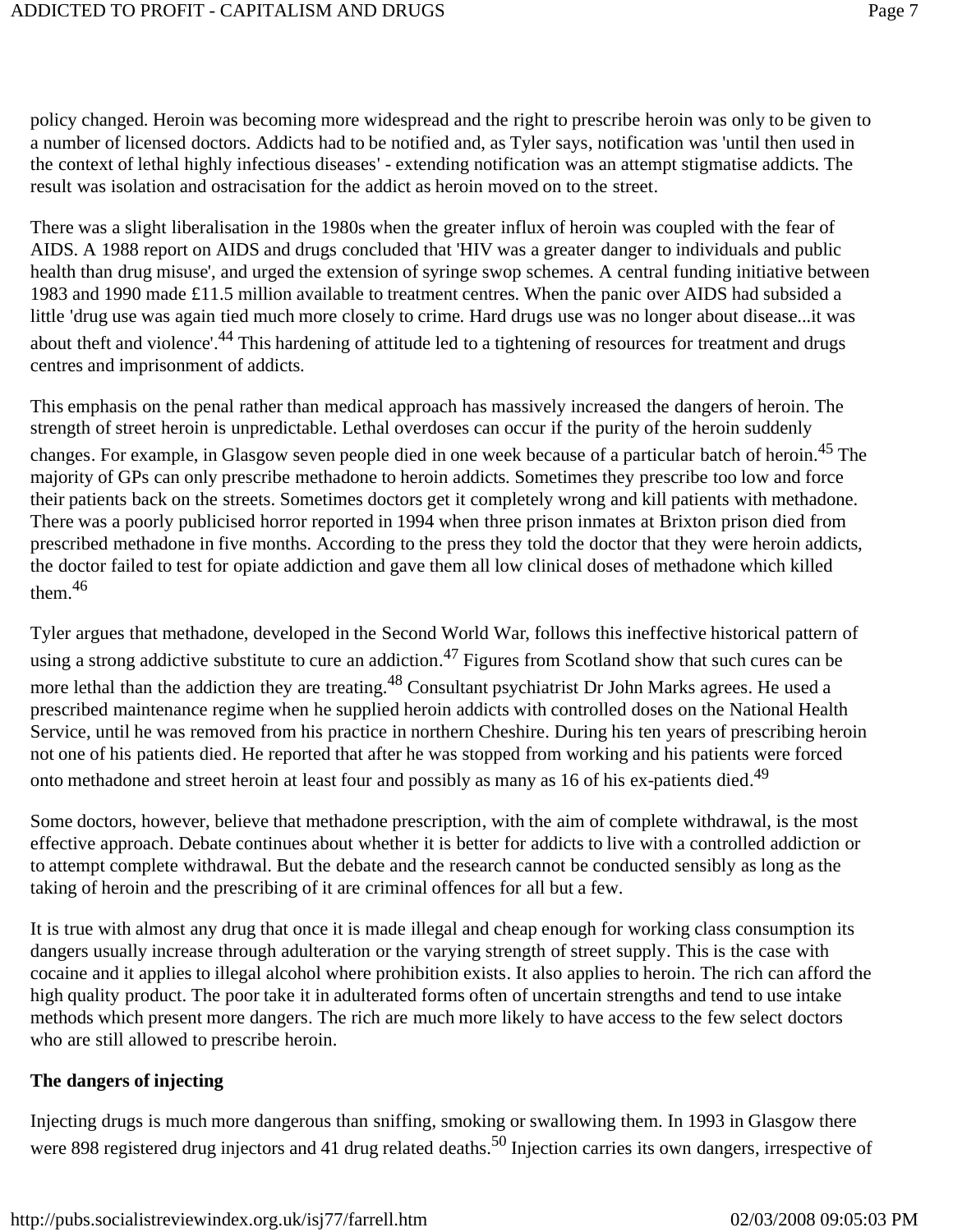what is injected. First there is less time for any clinical intervention to take place before the drug enters the bloodstream. Where drug users share needles and have to draw blood to find a vein the effect is like a blood transfusion. It can lead and has led to the spread of AIDS. The lack of needle exchanges in New York led to hundreds of thousands of preventable deaths from AIDS.<sup>51</sup> Even with the full knowledge of the transmission of AIDS and knowledge of drug use in prisons there is still a refusal to provide needle exchanges in prisons.<sup>52</sup> This will lead to the 'capital punishment not only of prison users, but also their lovers, their children, their lovers' lovers'.<sup>53</sup> Injection itself is dangerous because of other hazards such as Hepatitis B, C and D, septicaemia, septic thrombophebisis, pulmonary embolism, gangrene and cellulitis. A number of these conditions have long term consequences and may be life threatening.<sup>54</sup>

Injection is much more dangerous when needles are shared and unsterile. Unfortunately, in the penal war on drugs it is easier to curtail the supply of needles that it is to find the drugs. Yet only a small percentage of drug users inject. Heroin isn't necessarily injected even by young working class users. However, there is a danger for them that shortage of money may lead them into injection. The rich can afford sufficient quantities to use safer methods.

#### **Why do people become addicted to heroin?**

The heroin experience for those who do not let the drug run away with them is warm, woozy and carefree. For everyday users who have lost control, the experience is a mediocre one. The drug does not open the door to other worlds - it closes them. It stupefies and kills feeling. For most compulsive users it serves as an antidote to a wretched existence - lives that otherwise might be full of pain, might be too complicated to manage, or conversely empty of any meaning whatsoever. Heroin promises neutrality. It promises nothing.<sup>55</sup>

As Danny O'Brien, one time heroin user, said, 'Long term users don't get a buzz...they don't use the word high...they take heroin just to survive.' Anywhere where life has no meaning and too much pain heroin will find customers. It was not just the inner cities of Liverpool and Glasgow, but smaller towns too developed a heroin problem in the early 1980s and a more extensive use still in the mid-1990s. That the rise in addiction was linked to unemployment and despair is clear. The journalist John Sweeney talks of the cheapness of heroin in Liverpool and the death of a junkie who was killed, as were 12 others, in January 1992 in Glasgow's needle city, Possil Park. As he says, 'Possil Park wasn't always a dump. It once had a factory that made the best steam engines that the world could buy'.<sup>56</sup>

In the Barnsley area in Yorkshire after the closure of the mines, it was reported that the use of heroin rose by 300 percent between 1992 and 1995. Grimethorpe, once a prosperous coal mining village, was ,in 1996, according to one journalist, called the heroin capital of south Yorkshire. Unemployment was at 40 percent, in some pockets reaching 80 to 90 percent. It was easy to buy heroin. Setting up a needle exchange in the Acorn Centre on the site of the old NCB offices was considered. According to one report 'it didn't happen and addicts had to travel to Barnsley for clean needles - although some don't bother'.57

Yet it is wrong to assume that de-industrialised areas where heroin use has increased are now 'completely awash with heroin or that most miners are now either users or dealers.' The idea that unemployed workers who take to drugs are no longer members of the working class is as insulting as it is silly. To identify the unemployed, whether drug users or not, as part of a semi-criminal underclass is to accept the divisive ideology of the right wing.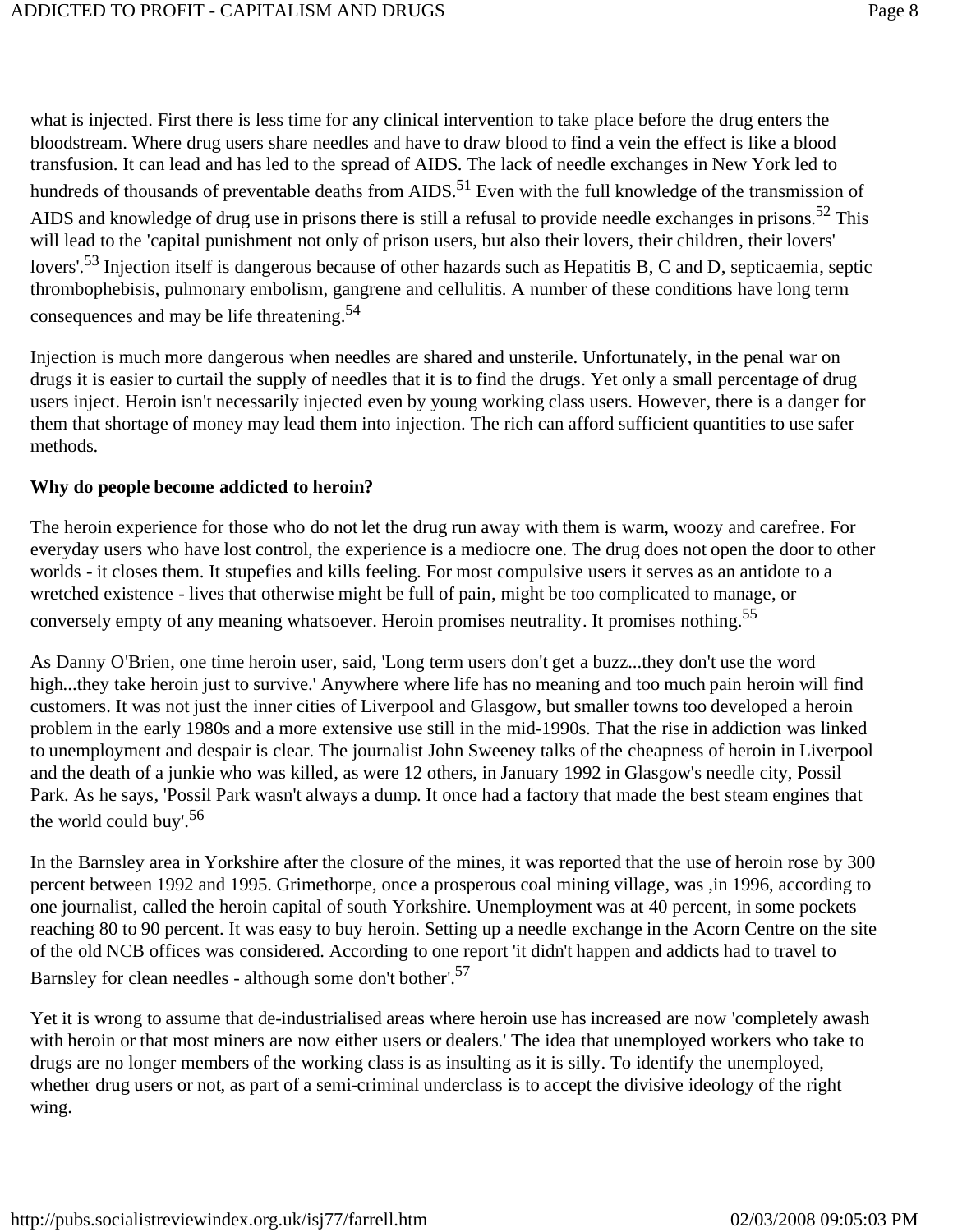### **Drugs and crime**

Tory ideology, broadly accepted by New Labour representives, is that there is a close link between drugs and crime. Tony Blair, for instance, claimed in 1994 that 50 percent of all property crime in England and Wales was committed by drug addicts who were stealing to feed their habit. This was a profound piece of statistical nonsense. The formula for the calculation was provided by Manchester police:

The calculations worked on the assumption that 22,819 notified addicts were consuming one gram of heroin a day priced at £80 a gram. This worked out at an annual consumption per addict of £30,000. Because stolen property can only be sold for around a third of its as new value, the addicts each had to thieve not £30,000 worth of items but  $£90,000.58$ 

The immediate flaw in the Blair formula is that habitual users get money from all kinds of sources, including social security, straight work, prostitution, from drug dealing, and from relatives and friends. 'Also few consume a uniform amount; they cut back or quit from time to time'.<sup>59</sup> The British Medical Association estimates that 9,000 to 13,000 doctors are alcoholics or drug addicts but most continue to work.<sup>60</sup> The idea of doctors pinching car radios on home visits is one of the logical conclusions of this dubious research. This is not to say that some addicts with a very heavy habit will not be forced into theft. But it is also the case that they are much more likely to be picked up by the police than non-addicts. As ex-user Danny says, the police attitude is, 'Let him do what he's doing and we'll pick him up when the time's right.'

There are times when illegal drugs have been cheaper than the legal drugs alcohol and cigarettes. As far back as the 1820s De Quincey in his Confessions of a Opium Eater tells how opium eating was becoming common among his workforce so that on a Saturday 'the counters of the druggists were strewed with pills of one or two or three grams in preparation for the known demand of the evening. The immediate occasion of this practice was the laws of wages which at that time would not allow them to indulge in ales and spirits'.<sup>61</sup> Over 175 years later a similar observation was made by a journalist looking at heroin addiction amongst ex-miners in Barnsley. In 1996 heroin, or Brown as it was called, cost £5 for a small bag and a tenth of a gram for £10. One former miner said, 'It's cheaper and quicker to get out of your mind on heroin than it is on beer'.62

The anti-drugs lobby tried to prevent any awareness of the difference between occasional leisure use of drugs and miserable and dangerous addiction. Drugs are linked to addiction and addiction is linked to crime. All are portrayed as an integral part of a growing 'yob culture' in which young people are seen as 'a threat to the fabric of society'. It is established that alcohol can lead to violence in pubs, streets, homes and on the road, but the link between other drugs and crime is not proven. The Green Paper Tackling Drugs Together, published in October 1994, included John Major's statement, 'Drugs are a menace to our society. They can wreck the lives of individuals and their families. They are a frequent cause of crime'.<sup>63</sup> Yet later on the same report states:

There is no reliable statistical measure of the amount of drug related crime because a causal relationship cannot be established beyond doubt, estimates have been made usually based on speculative assumptions about the ways in which drug misusers might finance their drug taking. In particular, there is an absence of recent relevant research for England and Wales.<sup>64</sup>

Experimenting with dance drugs is rarely stepping into a life of crime or long term addiction. Although street prices can vary, the National Drugs Intelligence Unit produced some figures: amphetamines £10 to £12 a gram, cannabis £40 to £50 a half ounce, ecstasy £15 to £20 a tablet and LSD £5 a unit.<sup>65</sup> These are scarcely the sums of money that make bank robbing a necessity for a night out, and can certainly be reasonably compared to the price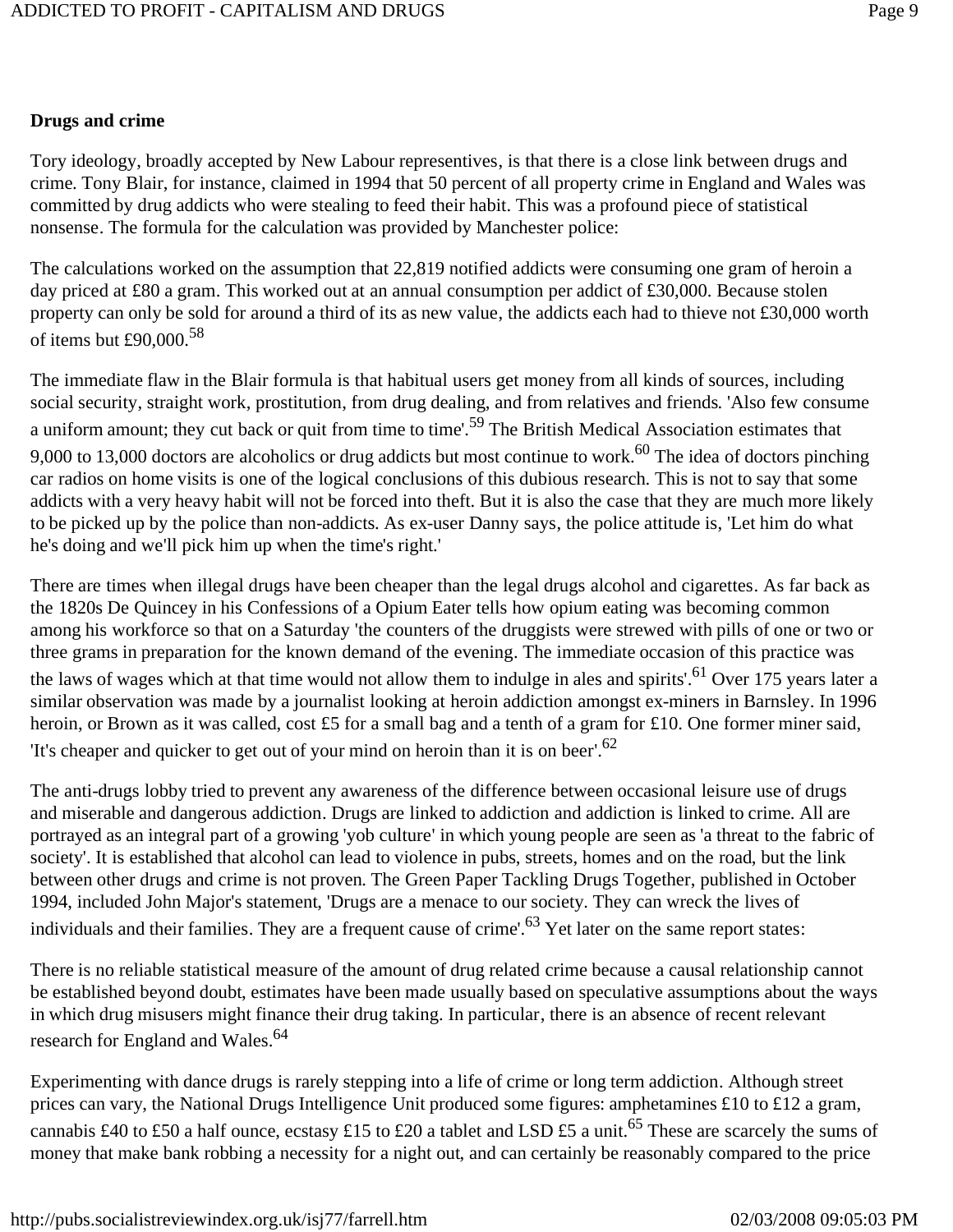of a night out drinking, a trip to the cinema or a meal out. The Release Drugs and Dance survey found that 58 percent of the participants in the rave scene were at work, 19 percent were students and 30 percent were teenagers.<sup>66</sup> As Mike Hough, formerly a senior Home Office research worker, said when he gave a paper to the London Policy Drug Forum, 'For 97 percent of drug users who engage in casual or recreational drug use there was little evidence of links with property crime.' It was only the 3 percent who were problem addicts on a £300 a week habit where there was 'overwhelming evidence of a link'.<sup>67</sup>

#### **Legal but lethal**

Tobacco is legal. Tobacco kills. The deaths related to other drugs are minuscule in comparison. On present trends the global estimate is that, in the years 1990-1999, 21 million people will have been killed by tobacco.<sup>68</sup> Smoking cigarettes is consuming tobacco in its deadliest form. Deaths from lung cancer, heart disease, bronchitis and emphysema are caused by cigarettes. But stressful or boring situations, such as being unemployed, can increase demand because smoking both soothes and stimulates.

Medical dangers were suspected but remained unproved until long after the development of powerful multinationals, state monopolies and government dependency on tobacco tax. As Napoleon observed, 'This vice brings in one hundred million francs in taxes every year. I will certainly forbid it at once, as soon as you can name a virtue that brings in as much revenue'.<sup>69</sup> It was not until 1954 that the link between lung cancer and cigarettes was scientifically proved.<sup>70</sup> A government survey in 1970 came to the astounding conclusion that reducing cigarette consumption by 20 percent would lower health costs, but would also massively increase social security spending because of increased life expectancy.<sup>71</sup>

Governments are often reluctant to take on the tobacco companies and so permit them to get round controls curbing advertising. Figures from the National Statistics Office show that in the UK smoking has increased amongst young people since 1982. In 1996, at 15 years 28 percent of boys and 33 percent of girls were regular smokers. This is despite the law that it is illegal to sell cigarettes to those under 16 years old. In Britain there was a discussion of policy at the government's 1997 anti-smoking summit. This was followed by an announcement that the government was to phase out tobacco sponsorship and might raise the legal age for buying cigarettes from 16 to 18 years old. In the words of the health minister this would 'stop today's trendy youngsters filling tomorrow's cancer wards'.72 But the age limit of 16 did not stop widespread smoking by 15 year olds and the raising of the age is a symbolic gesture rather than an effective measure. It puts the onus and blame on the shopkeeper, much as the blame for other drugs is placed on the small time dealer. To stop all sponsorship would be a welcome move - it is more difficult to see cigarettes as really dangerous when they are associated with sports, the outdoor and the countryside. Magazines and newspapers have often been reluctant to carry antismoking articles because of their financial dependence on tobacco company advertising. It will be interesting to see how far the Labour government will be prepared to push the tobacco companies. Tobacco tax provides 3.5 percent of the UK tax from 15 million smokers. Some £27 million a day goes to the Treasury from the tax which is 80 percent of the purchase price of cigarettes.<sup>73</sup>

As the National Health Service is desperate for finance, some health authorities are looking forward to legal action against tobacco companies to recoup some healthcare costs. Labour ministers, however, do not want local litigation because they see the possibility of some sort of deal with the tobacco companies. The American tobacco companies entered such a deal which included the offer to pay what seemed a huge sum of \$368.5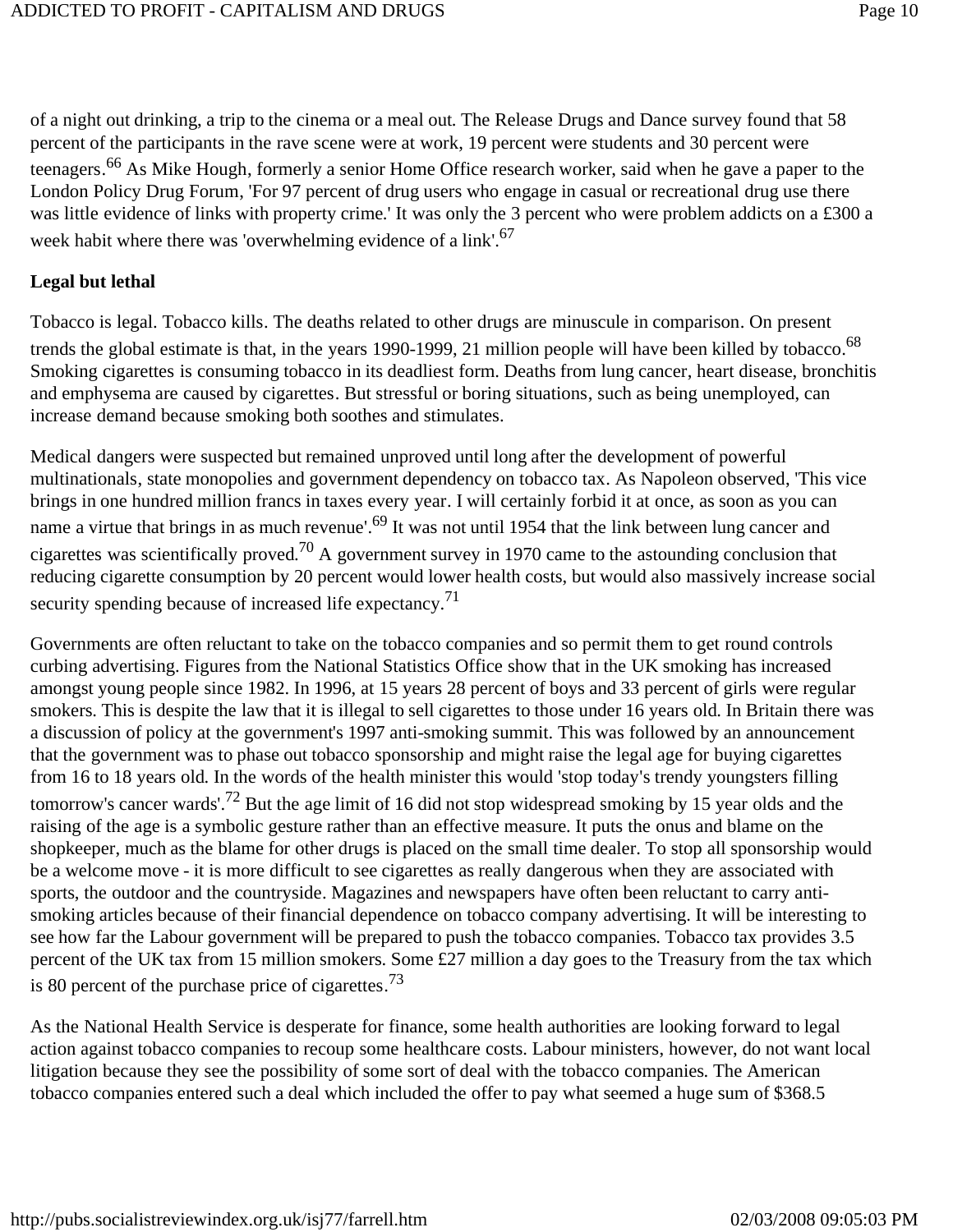billion (or £223 billion) over 25 years to health insurance in return for immunity from 'class action' court cases for health damage caused by tobacco.74

The New York Times did not see the settlement as 'necessarily aligned to public health goals'.<sup>75</sup> Tobacco shares rose when the details of the deal became known as the tobacco companies could add 5 to 10 cents to a packet of cigarettes and raise extra income from the 480 billion cigarettes smoked annually in the US. They would save \$ 5.5 billion in advertising costs and \$600 million legal costs annually.<sup>76</sup> Furthermore the small print of the deal relating to the reduction or elimination of the addictive nicotine content of cigarettes by the Food and Drug Administration included an escape clause which read, 'The FDA can only reduce nicotine levels if it can show this will not create a "significant demand for contraband".'<sup>77</sup> The deal has got to be approved by Congress. The clampdown on advertising and vending machines is welcome enough but as the tobacco industry has already spent \$50 billion on advertising in the past 20 years the effect on its image will not disappear overnight.<sup>78</sup>

The tobacco companies were forced to enter into some type of deal because they came into conflict with the financial giants in the insurance world who were paying out for very expensive cancer treatment for low income victims of cigarette smoking. Now that liability has been admitted by the major tobacco companies it is possible that a struggle may emerge between various insurance giants (with whom some of the tobacco companies are insured) as to who will pay for treatment for the massive health damage done by cigarettes.

Meantime the tobacco companies have their sights on markets elsewhere. Despite the massive tobacco consumption in the US, the big growth areas are elsewhere: in the Middle East, Asia, Africa, Eastern Europe and the EU.79 British American Tobacco (BAT) have 'a multimillion marketing drive in Africa, pushing cheap cigarettes with levels of tar and nicotine far above those permitted in the West'.80

Sometimes 'promotion' is simply crude political manoeuvring. According to The Observer British American Tobacco is acquiring influence over the disposal of British overseas aid as part of a campaign to protect its lucrative markets in the Third World. Lord Cairns, the chair of BAT industries, who once made the statement that 'smoking is not addictive', chaired the Commonwealth Development Corporation, a quango which distributed £1.5 billion for investment to poor countries. Lord Cairns was also the chair of the Overseas Development Institute which is influential in determining aid policies. VSO, which sends British volunteers overseas, takes £9,000 a year from BAT.<sup>81</sup>

Cigarette companies have adapted marketing strategies to counteract health warnings. Tobacco has long had a privileged position as a heavily subsidised crop. For example, the European Council announced in December 1996 that it was to pay peasant tobacco farmers subsidies 70 times greater than the EU allocates for fighting smoking. Half a million people die each year in Europe from the effect of smoking and more than 150,000 families in the EU are dependent on tobacco production.<sup>82</sup> The World Bank subsidises tobacco production and American growers are guaranteed prices for their product. The US government is a major force behind the expansion of cigarette sales. This was exemplified when the government of Taiwan 'had been able to cut smoking drastically by an anti-smoking campaign until Washington threatened trade sanctions in 1987 which led to a 10 percent rise in smoking'.<sup>83</sup> And in an open letter to the Colombian government president, Peter Bourne, then Director of the Office of Drug Abuse Policy, admitted that while Washington 'rails against the adverse effects of cocaine in the US, the number of Colombians dying each year from subsidised North American tobacco is significantly larger than the numbers of North Americans felled by Colombian cocaine'.<sup>84</sup>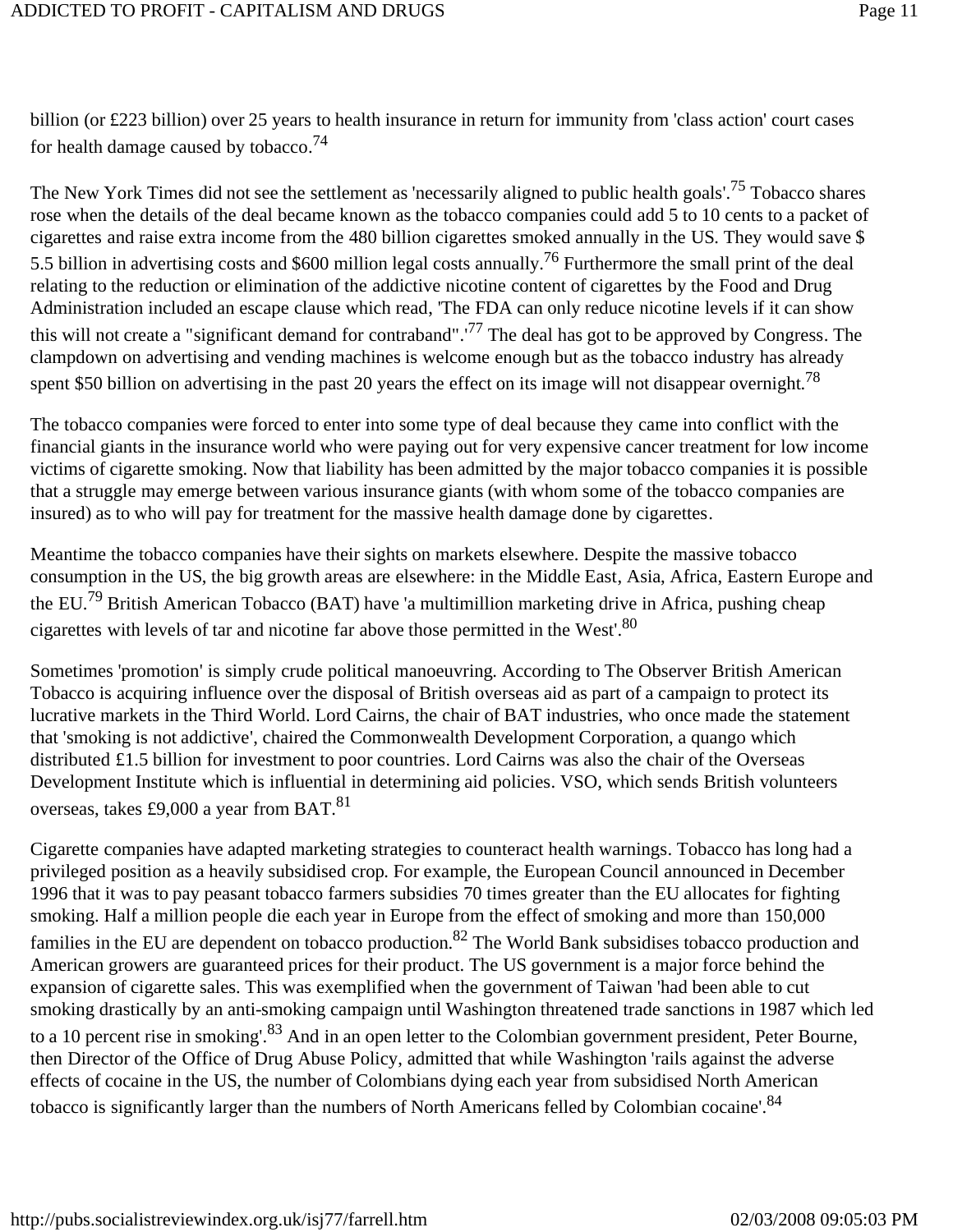### **Alcohol**

Like tobacco, alcohol is a legal killer. According to the York Centre for Health Economics, 33,000 deaths a year in Britain are alcohol related,  $85$  as are one in four hospital admissions.  $86$  About 20 percent of strokes in young people are preceded by bouts of heavy drinking.<sup>87</sup> Alcohol, like other drugs, can be either a leisure drug, a chemical walking stick or a health hazard.

Governments can reduce some potential danger by implementing policies such as drink driving campaigns, or 'Less is better' publicity.<sup>88</sup> The government initially adopted Royal Medical College guidelines in 1987 for safe levels of alcohol consumption of 21 units per week for men and 14 for women ( a unit is half a pint of beer, a glass of wine or a single measure of spirits). Yet most drink advertisements target the young heavy drinker to try and establish brand loyalty. According to Alcohol Concern, approximately 8 million people drink more than the safe limit.<sup>89</sup> Senior medical officers protested strongly when the government, pressurised by the drink lobby, changed the guidelines just before Christmas 1995 and implied that 28 units were safe.<sup>90</sup>

Occasionally in history governments have inhibited the drinks trade, but not to protect their citizens from the effects of alcohol. Sometimes the suppression of alcohol has been used as the excuse for colonial land grabs. The eradication of 'whisky trading', for example, was used in this way by the Canadian Mounted Police in the 19th century.91 The elimination of 'poteen' production was used as an excuse by the British for evicting the Irish during the land clearances in the last century.'<sup>92</sup> In Britain during the First World War liquor licensing hours were imposed to discipline the workforce and strict controls were introduced on the quantity and quality of the beer. Scared by the strike wave in 1919, the government agreed that an increase in the supply 'would do much to allay the prevailing unrest'.93

Today many governments are more likely to encourage the expansion of the markets in dangerous drugs such as alcohol and tobacco, while simultaneously hinting at possible health service cuts or charges in relation to 'self induced' addictive smoking or drinking. This is similar to the Victorian morality of ascribing all social ills to individual degeneracy. Some of the rhetoric of the temperance movement was as hysterical as the anti-drugs hysteria today. Well into the 1940s 'Band of Hope' meetings were misinforming people that one drink could lead to alcoholism. Eight year olds signed the pledge never to touch drink. It was similar to the 'Say No to Drugs' campaign touted by Nancy Reagan in the 1980s - and just as ineffective.

Currently drinks manufacturers are pushing alcoholic lemonades and other alco-pops for youngsters at a time when 1,000 children a year are admitted to hospitals with acute alcoholic poisoning.<sup>94</sup> Alcohol Concern has attempted to put pressure on the drinks industry to stop promoting under age drinking with alco-pops. The alcopops market is worth around £400 million a year and in May 1997 a survey found that 65 percent of boys and 54 percent of girls were drinking regularly by the age of  $16^{95}$  In July 1997 the British Medical Association called for tougher laws on alco-pops with a warning that an epidemic of liver disease could occur in 20 years if young people were encouraged to drink heavily.<sup>96</sup> Whilst under heavy pressure to withdraw alco-pops, two new marketing gimmicks were introduced. Milk drinks called Moo and Super Milch strawberry and banana flavour with more alcohol than a pint of bitter and sachets of 40 percent proof spirits called Totpacs were on the market.97

In theory the industry has its own regulating authority, the Portman Group, which operates a voluntary code of advertising standards.<sup>98</sup> Even the Portman Group upheld a complaint about the new drinks but nothing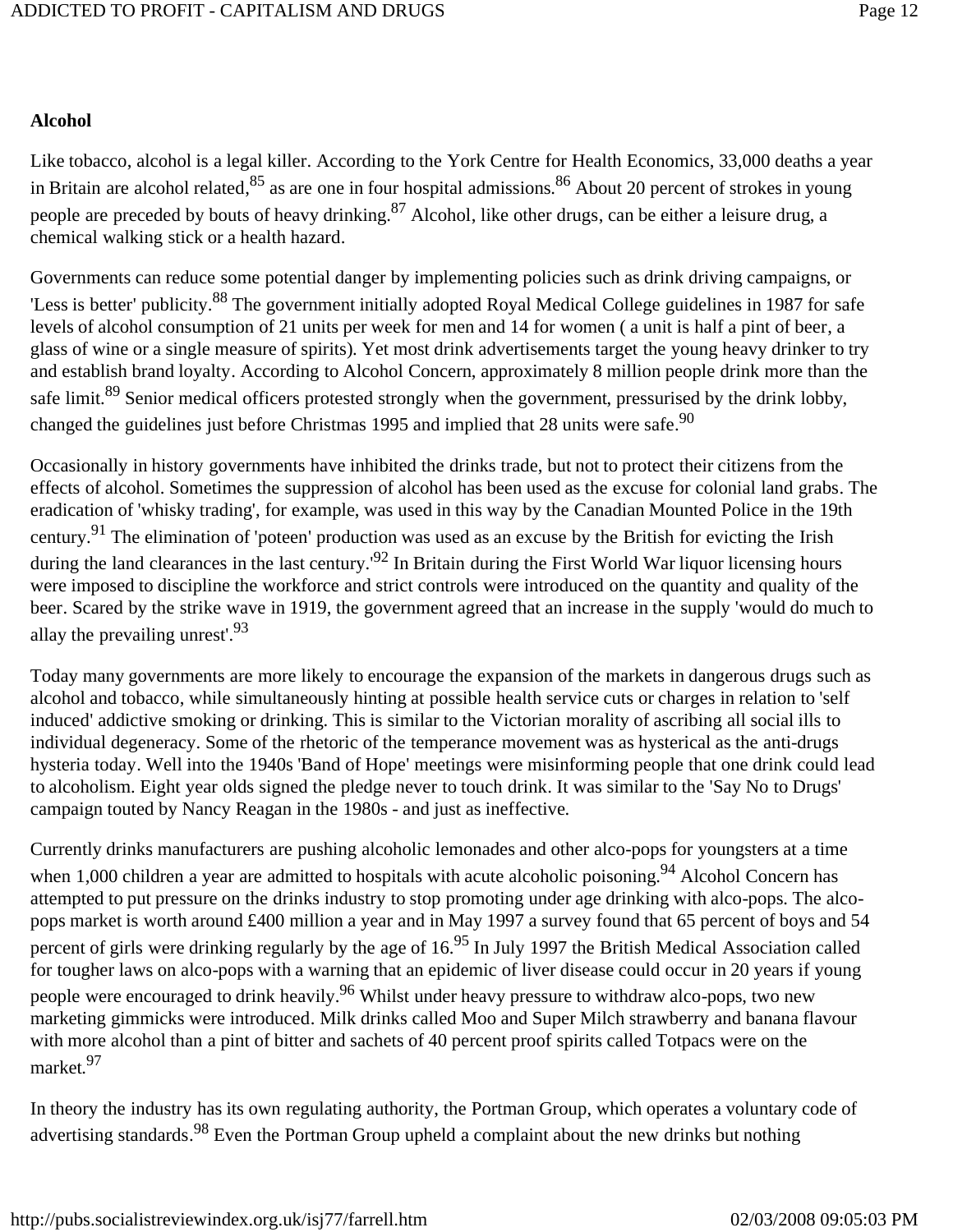happened. The Portman Group claims to be the watchdog of alcohol advertising but it has no sanctions and no teeth. Indeed its declared aim is 'to promote sensible drinking'. This statement of intent has been challenged by Professor Nick Heater, Director of the Newcastle Centre for Alcohol and Drug Studies, who claims their agenda is slightly different: 'The attempt to distance alcohol as a drug from other kinds of drug and to give it a good face is the main activity of groups like the Portman Group... In late 1994 the Portman Group operated a scheme which offered medical scientists £2,000 pending their agreement to criticise a damning new book on alcohol'.<sup>99</sup>

It might be a little too strong to claim that the impetus behind the hysteria about ecstasy originates from a drinks industry which finds its profits threatened by the popularity of competing dance drugs. But a report on Leisure Futures published in 1993 revealed that between 1987 and 1992 pub attendance in the UK fell by 11 percent and projected a further decrease by 1997. Estimates used in the report suggested the percentage of 16 to 24 year olds taking any illegal drug doubled to nearly 30 percent between 1989 and 1992. The report concludes, 'This of course poses a significant threat to spending for such sectors as licensed drinks retailers and drink companies. Firstly, some young people are turning away from alcohol to stimulants; secondly, raves are extremely time consuming and displace much of the time and energy which might have been expended on other leisure activities like pubs or drinking at home'.<sup>100</sup> So, at the very least, the drinks industry will welcome the moral panic over illegal drugs.

The investigative journalist Jim Carey examined the portfolios of the companies which financed the 1,500 posters showing the ecstasy victim Leah Betts and the word 'sorted'. He found links between the posters and Löwenbräu and Red Bull Energy drinks company. Red Bull is apparently gaining ground as a 'substitute for ecstasy'.<sup>101</sup> Jim Carey also argues that the Entertainment (Increased Penalties) Act in 1990 which placed fines of up to £20,000 on the organisers of unlicensed raves was a legislative victory for the alcohol industry.

Finally, at a time when drug taking is linked to crime it is appropriate to consider that, according to the British Medical Association report Guidelines to Alcohol and Accidents published in 1989, 'alcohol was associated with 60-70 percent of homicides, 75 percent of stabbings and 50 percent of domestic assaults'.102

#### **Drugs as medicines**

Traditionally many drugs which are now illegal have been used as medicines. The medical use of cannabis goes back centuries. It has been used to relieve childbirth pain, as a general analgesic, and more recently as a treatment for glaucoma, multiple sclerosis, asthma and as an anti-nauseate drug in chemotherapy treatment. It may also be used to stimulate the appetite of those with AIDS.<sup>103</sup> Even tobacco was used medicinally by native Americans, and in Europe initially appeared to aid the balance of body humours on which health was thought to depend.104 Coca was used to alleviate hunger pangs. The leaf had been grown in South America for 2,000 years. It made long working hours possible and eased altitude sickness.105

Some drugs which are today presented as harmful, hard and dangerous also have medicinal properties, such as cocaine in dental care, opium products such as morphine and pethidine as pain killers. In 19th century Britain opium and cocaine were both medicinal products and the leisure drugs of the ruling classes. In 1900 the drug company Bayer were mass marketing heroin as a panacea for infant colds. Their competitors Parke-Davies were promoting cocaine products, coca cordial, cocaine cigarettes, hypodermic capsules, ointments and sprays.<sup>106</sup> The immediate addictive nature of these drugs is a myth. The new mother does not suffer pethidine withdrawal symptoms after the birth. Dental patients are not hooked on cocaine. It takes time for patients to become addicted to prescribed morphine.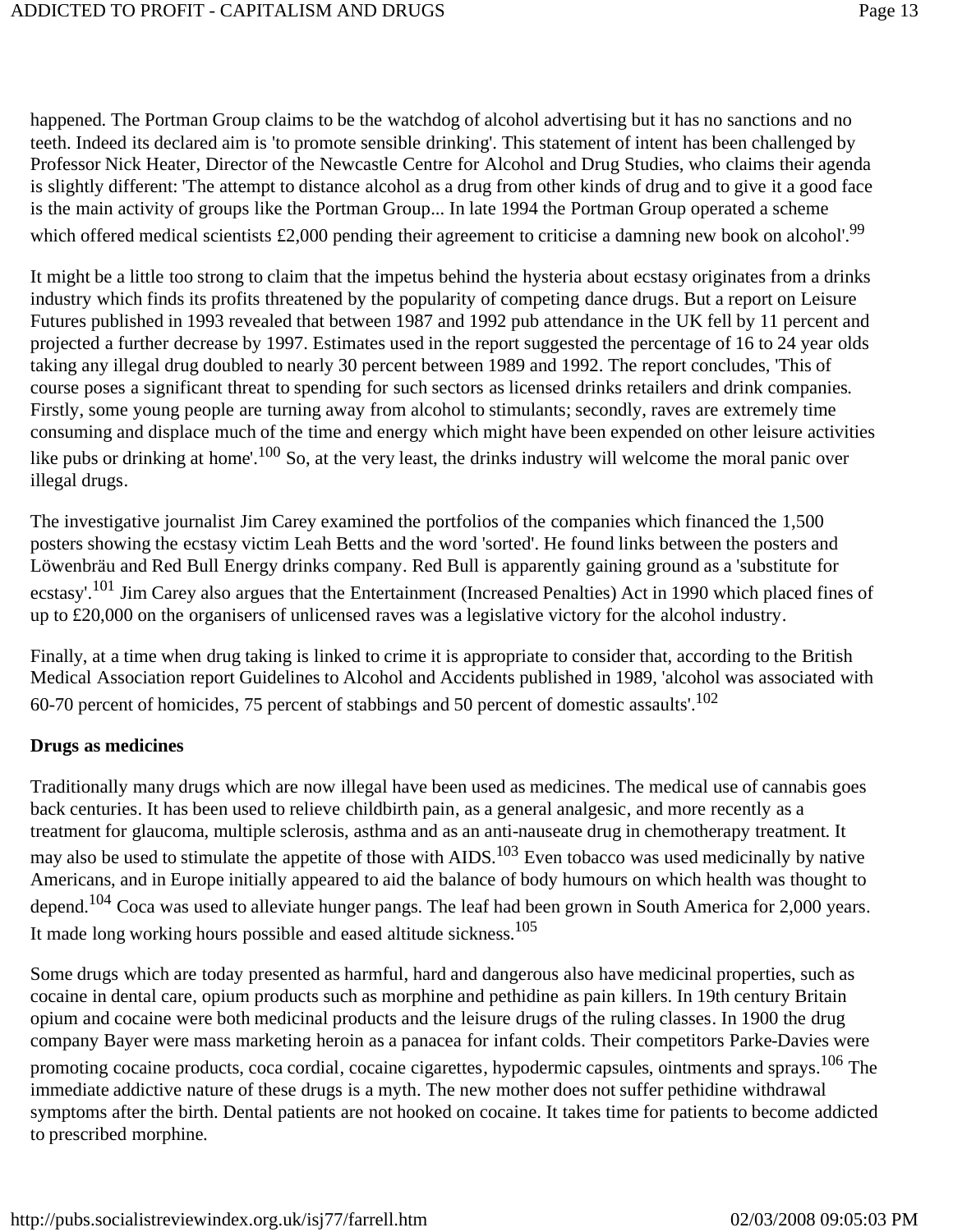In a sense all drugs are controlled poisons. Most drugs have a medicinal as well as a leisure function. Ecstasy was first developed by the pharmaceutical company Merk as a slimming pill with happy side effects. Some psychotherapists saw its 'warm empathy' effect as a valuable clinical tool.<sup>107</sup> It may be a historical accident that Prozac rather than ecstasy became the clinically prescribed 'happy' drug. Prozac has been the undisputed leader in anti-depressant drugs since it came on the market in 1987. Its makers, Eli Lilly, are targeting patients in their publicity, getting them to diagnose themselves as depressed and then to ask the doctor for the drug by name. Worldwide sales were expected to reach \$2.6 billion in 1997 (£1.6 billion). Lilly justified the campaign on the basis that there was an estimated 17.6 million Americans suffering from depression and they were not all getting treatment. A minority of Prozac users have blamed the drug for violent mood swings and suicidal behaviour. Others report upset stomachs and insomnia. Legal actions have been taken out against Eli Lilly.<sup>108</sup>

The activities of the pharmaceutical companies today in the tranquilliser market are comparable with their historical involvement in cocaine and heroin. Drugs such as librium, valium, halycon, mogadon, ativan and temazepam produced enormous profits and created a new generation of addicts. Drugs with beneficial short term use had long term dangers. Valium was marketed as 'mother's little helper', which would produce a 'less demanding, more compliant patient'.<sup>109</sup> In 1976-1977 a study in the US found that 54,000 people sought hospital emergency room treatment as a result of the use, overuse or abuse of valium.<sup>110</sup>

It was estimated that in the UK by 1988 some 2 million people were addicted to prescribed drugs. In addition 25 million prescriptions for tranquillisers were being handed out each year. Compare this with the 1993 figures for notified heroin addicts: 18,920. For cocaine addicts the figure was  $2,460$ .<sup>111</sup> The bulletin circulated by the drug licensing Committee on Safety in Medicines said of tranquillisers:

There has been concern for many years regarding benzodiazepine dependence... withdrawal symptoms include anxiety, tremor, confusion, insomnia, perceptual disorder, fits, depression, gastro-intestinal and other somatic disorders.112

In a Department of Health publication, Guidelines for the Clinical Management of Drugs, written by doctors for doctors, it is the withdrawal of addicts from tranquillisers and heroin which is said to present the most difficult problems of clinical management. Doctors are informed that rapid withdrawal from benzodiazepines (common tranquillisers) takes between two and ten weeks and requires close supervision. This usually means in-patient admission or day patient care unless the starting dose is less than 30 grams.<sup>113</sup>

The commonest sleeping pill issued to patients in hospitals in the 1990s was temazepam. It was known for years that users were being maimed and killed by injecting the contents of temazepam capsules or 'jellies'. After pressure in October 1995 Stephen Dorrell, then health secretary, announced a ban on tempazepam in capsule form. The drug company CP Sherer Ltd stood to lose £3 million from the ban and tried, but failed, to get it lifted by court action.114

The massive profits made by pharmaceutical companies are often tied to one drug which means any mistakes are magnified. Some 10,000 babies were born horribly deformed and thousands died because of the block busting drug thalidomide. It was marketed as a safe sedative under 37 different names and sold in 35 countries. Its withdrawal from the market was resisted.<sup>115</sup> The tragedy led many governments to stiffen regulations. This means that today pharmaceutical companies simply dump and test unsafe drugs on countries with fewest regulations where impoverished peasants are less likely to sue global corporations for injury.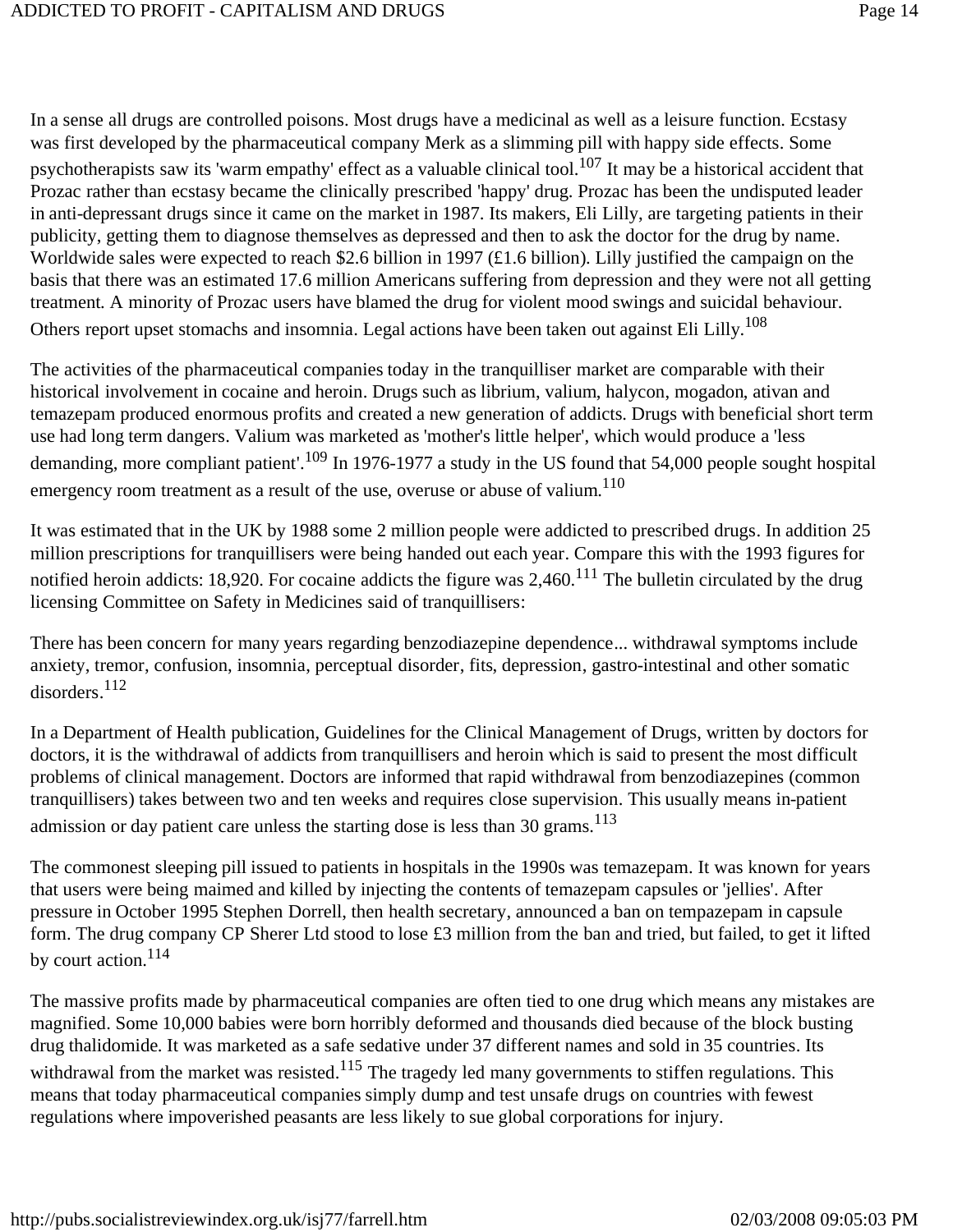### **The war for drugs**

Many governments have launched campaigns against the use of illegal drugs. The history of the drugs trade, however, shows that many Western powers have been more than willing to be involved in the drugs trade when it affords them some advantage. They have aided the development of markets for the very drugs which they now claim to be the most dangerous: heroin and cocaine.

Heroin and other opiates, such as morphine and pethidine, come from the opium poppy. The institutions of British imperialism deliberately expanded the opium trade. For 130 years the British East India Company sold opium to China and created mass addiction there. Britain fought two wars against the Chinese to force them to import opium. Hong Kong was ceded to Britain as a war gain in 1842 and remains a processing and distribution centre. Once established as profitable, drug markets acquire their own momentum, although this process is often aided by national governments.<sup>116</sup> For example the French Secret Service, the SDECE, backed opium traders during the first Indo-China War between 1946 and 1954, and paid them an annual fee for their co-operation in guarding Saigon.117 During the Cold War against the USSR, the American Central Intelligence Agency (CIA) organised alliances with drug dealers in both Europe and Asia. In 1948 and 1950 there were Communist led dock strikes in the French city of Marseilles. The CIA allied itself with the Corsican Mafia in Marseilles to provide violent strike breakers. With CIA support the Corsican Mafia defeated the dockers and in the next quarter of a century used their control over the Marseilles waterfront to dominate the supply of heroin to the US market.<sup>118</sup> In Italy the Mafia was seen as a force which could stop Communist insurrection at the end of the Second World War. The Allied military government selected Mafiosi as mayors in many towns across western Sicily.<sup>119</sup> Thus empowered, the Mafia were able to expand heroin processing in Sicily and transport it to Marseilles. The activities of the CIA aided the European criminal syndicates that could link the Asian opium areas with the vast American market.

### THE GOLDEN CRESCENT OF OPIUM PRODUCTION



THE GOLDEN CRESCENT OF OPIUM PRODUCTION

The CIA also intervened to aid the expansion of opium production in the mountainous band of Asia known as the Gold Crescent (Iran, Afghanistan and Pakistan) and the Golden Triangle (Burma Thailand and Laos). These areas were of strategic significance to the US because they could provide a buffer against the expansion of China and the USSR. Between 1952 and 1953 the Kuomintang, the nationalist, anti-Communist army which was backed by the US, gained arms and finance from the opium trade in the Shan states of Burma.<sup>120</sup> In Laos between 1960 and 1975 the CIA controlled Air America transported heroin from the Hmong tribesmen. The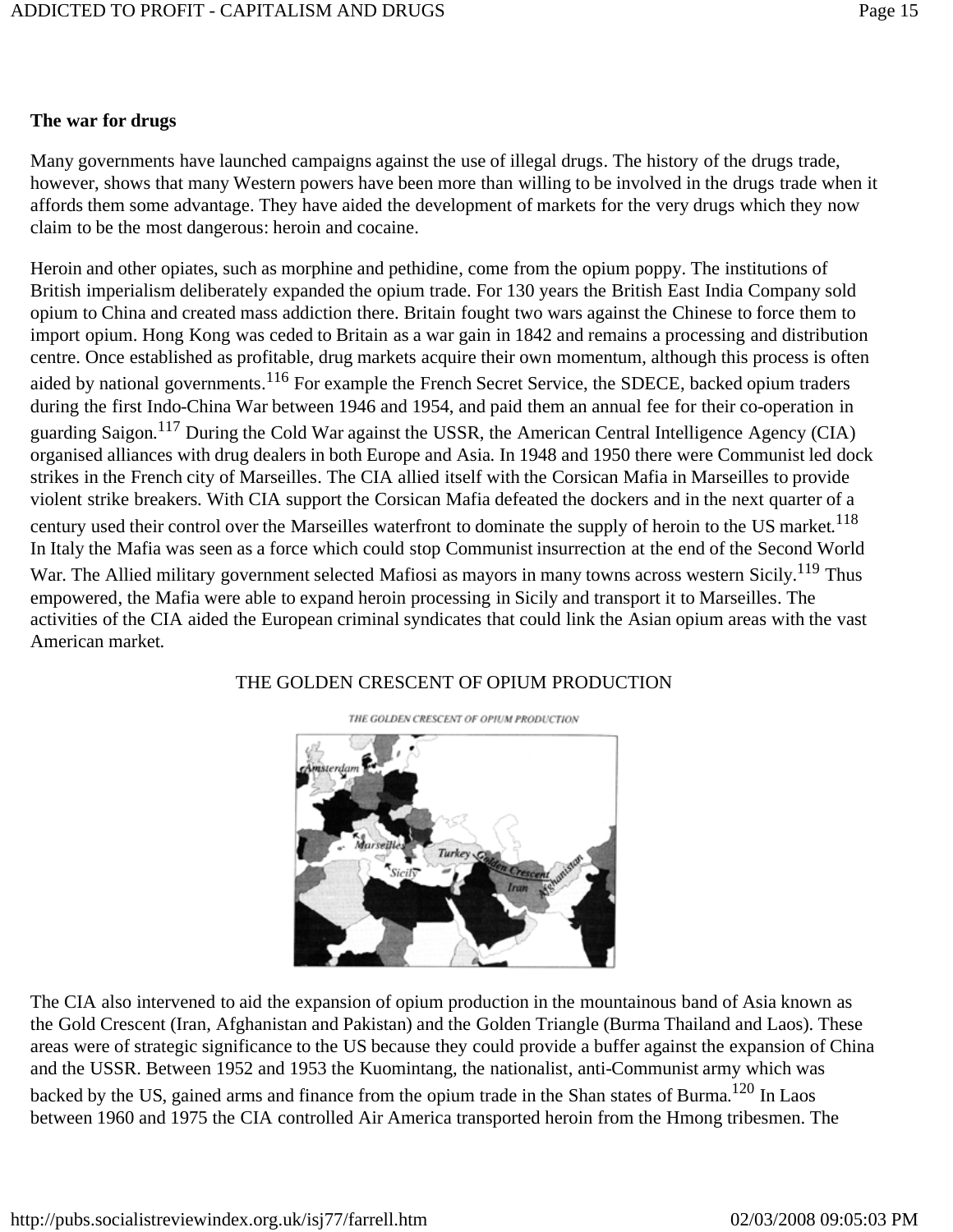latter provided both a secret army against the North Vietnamese and heroin for the American troops in Vietnam<sup>121</sup>

In 1979 the Russians invaded Afghanistan. The CIA allied itself to the guerrilla armies and Pakistani military operating in the border region between Pakistan and Afghanistan. These guerrilla armies were largely financed by opium trading and the Pakistani military got rich on the trade.<sup>122</sup>

#### **Cocaine and the war on drugs**

The cocaine market, too, received a boost from CIA anti-Communist activity nearer home. The major cocaine producing areas are in the south American Andes - Peru and Bolivia. Much of the processing is done further north in Colombia. Central American countries and US southern states are trading centres for the vast US market.



#### THE COCAINE TRAIL FROM SOUTHERN TO NORTHERN AMERICA

The CIA became involved in the cocaine trade via their support for the right wing guerrillas, the Contras, who sought to destabilise the left wing Sandinista government established in Nicaragua in 1979. 'Drug trafficking had pervaded the entire Contra war effort', reported the Kerry Senate sub-Committee on Terrorism and Narcotics in 1989. The report concluded that US officials in Central America deliberately ignored the cocaine flow and that the 'laundering' and air transport companies used in the trade received direct subsidies from American central government.123

After the 'Contra Affair' American policy shifted overtly from the 'war against Communism' to an emphasis on the 'war against drugs'. There was an attempt to link the two fears in the invention of a 'left narco-terrorist' threat. Communists pushing drugs was a powerful ideological bogey. In January 1986 Ronald Reagan said:

The link between the governments of such soviet allies as Cuba and Nicaragua and international narcotic trafficking and terrorism is becomingly increasingly clear. These twin evils, narcotics trafficking and terrorism, represent the most insidious and dangerous threats to the hemisphere today.<sup>124</sup>

In other parts of the world reactionary governments used the excuse of narcotics trafficking for brutal suppression of the Tamils in Sri Lanka, the Kurds in both Turkey and Iraq, the Turks in Greece, and Sendoro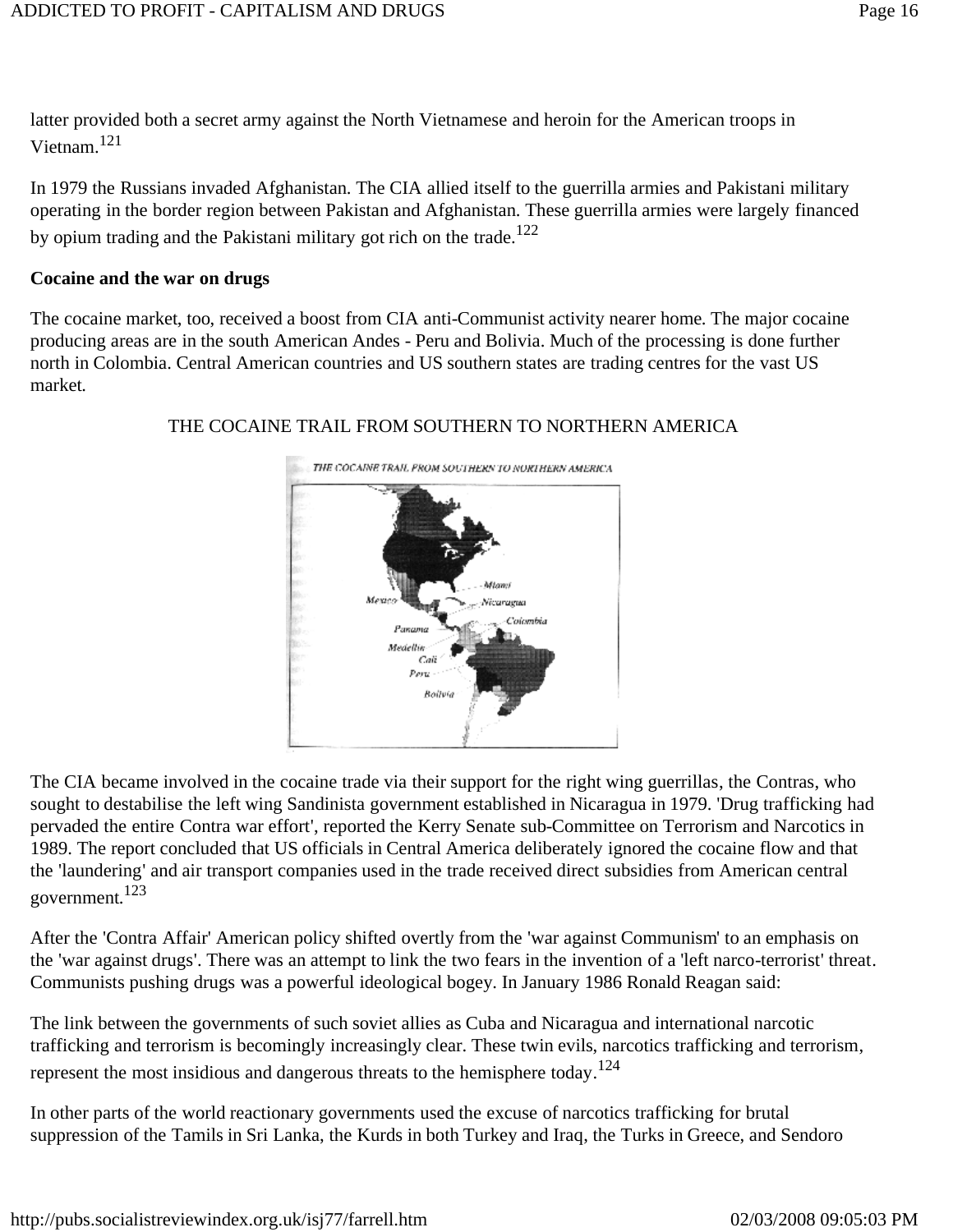Luminosos in Peru. While there may be some narcotics trading by liberation armies and left wing guerrillas based in opium or marijuana producing areas, their involvement is tiny compared with the involvement of right wing regimes, government forces and secret services. In the multinational narcotics trade, the crops have to be grown, processed, transported, distributed and the proceeds laundered. The multi-billion dollar drugs markets could not exist on their present scale without the co-operation of the military, police, customs officials, central government and banks of many countries. Guerrilla armies do not have the international links and formal institutions on the scale needed to sustain the trade. Nevertheless, the 'big lie' about narco-terrorism gave an edge to the war on drugs declared by George Bush in 1989. Under the guise of suppressing drugs, any 'Communists' (ie those with radical opinions) could be arrested. An agreement between the US and Peruvian governments in 1991 included the statement that 'counter-insurgency actions are a justifiable component of counter-narcotics activities'.125

When the media blitz on drugs peaked, the Andean Commission of Jurists in Lima said that 'waving as a pretext the measures adopted against drugs trafficking...the military have ransacked the headquarters of grass roots organisations and the homes of political leaders and ordered many arrests'.126

The war on drugs justified the US's intervention in states riven by economic crisis where repressive regimes regarded as 'safe' by American capitalists appeared to be under threat. The declaration of the anti-drugs war coincided with election fears of right wing politicians across South America.<sup>127</sup> By defining drugs as a national security threat US intervention abroad could be portrayed as self defence rather than interference in other countries' internal affairs.<sup>128</sup> There was a huge increase in military aid to corrupt regimes whose armies were heavily involved in drug trafficking.

There were some other interesting aspects of the Bush declaration of a war on drugs in 1989. It was, for instance, the year when the Stalinist states of the East collapsed. The ending of the Cold War was a mixed blessing for American capitalism. The loss of the Soviet threat meant that a new monster had to be created to unite all Americans in patriotic fervour. Bush declared, 'Drugs are sapping our strength as a nation... There is not match for a United America, a determined America and angry America. Our outrage against drugs unites us all.' His speech used the word 'fight' 11 times,'war' 'and' 'threat' four times, and 'battle' and 'victory' twice.<sup>129</sup> As Noam Chomsky explains, the purpose of the war on drugs was 'to divert attention away... from federal offices, corporate boardrooms, and the like'. Targets had to be weak enough, the wrong colour, abroad or in the inner city at home.130

#### **Drugs as an excuse for the military**

The defence lobby and the Pentagon, worried about the possibility of peace breaking out, welcomed a replacement for the Soviet threat as another way to justify a healthy defence budget.<sup>131</sup> Farcical raids were made to give substance to the media campaign. In August 1989 in Bolivia 160 US troops and six Black Hawk helicopters were involved in one bust which captured a 17 year old trafficker and no cocaine. A subsequent operation costing 'millions of dollars of US taxpayers' money... had seized one half of 1 percent of Bolivia's estimated cocaine... production'.<sup>132</sup>

More of the same was promised, and it wasn't just rhetoric. It became a cruel reality for the many hundreds killed in the US invasion of Panama in 1989. It was a crude show of strength, perhaps designed to warn Panama that, despite the Panama Treaty obligation for the US to relinquish military control of the canal by the end of 1999, it could be invaded at any time - especially after the year 2000 when the Howard Air Force Base is to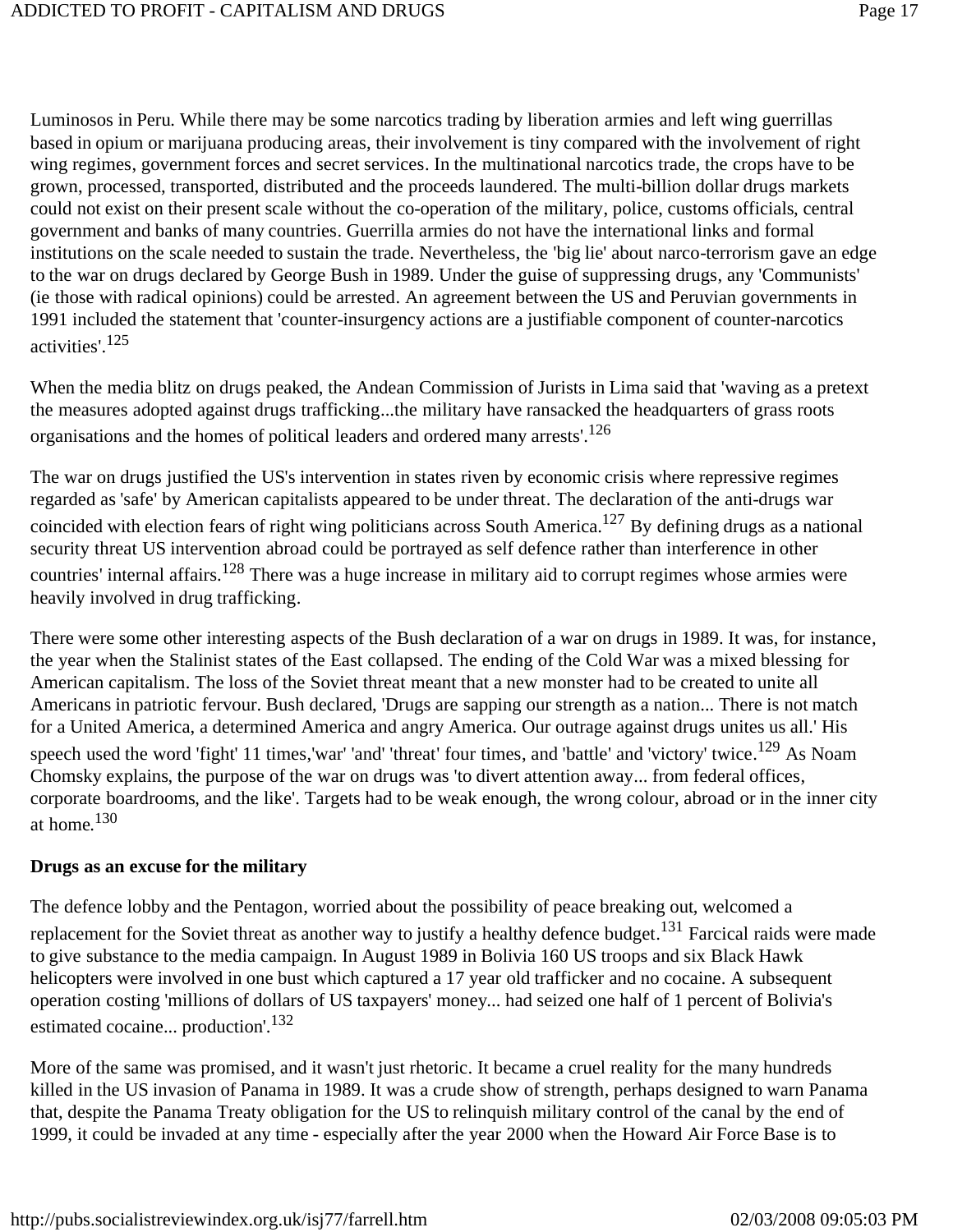become a 'Multilateral Counter-narcotics Centre'.<sup>133</sup> More than 24,000 American troops were used and poor areas of Panama were bombed by sophisticated aircraft.<sup>134</sup> President Noriega, the military dictator of Panama, was arrested as an indication of the US's commitment to drug eradication. Tried in the US for drug offences, he was sentenced to 40 years imprisonment. But Noriega had been one of the US's favourite goons. The US army and the CIA had paid him at least \$322,000 over a 31 year period.<sup>135</sup> He was active in the arms and drugs Contra dealings along with Oliver North. Noriega accumulated \$4 million more than his usual income. When he outlived his usefulness as an anti-Communist agent he became an embarrassment. But the invasion of Panama and Noriega's arrest created only a hiccup in the cocaine trade.

When governments intervene in multinational narcotics traffic they often open up the market for competing traders. The two major cartels in the 1980s Colombian cocaine market were based in the cities of Medellin and Cali. Noriega aided the Medellin group. He pleased the US government by occasionally setting up the competing Cali traffickers for arrest.<sup>136</sup> He also closed down the Cali controlled First International Bank.<sup>137</sup> The arrest of Noriega was mirrored by US action in Colombia which targetted Pablo Escobar and other leaders of the Medellin cartel. The effect of these dual actions by the US government was simply to open the market to the Cali cartel. In Panama, after the invasion, the US government placed former directors of banks notorious for laundering drug money in senior positions. There is no evidence that any less cocaine passed through Panama after the US invasion.138

Explaining the changing patterns of the world drug trade is like trying to paint shadows as the light changes. One source is deflected, a cartel splits and another group then gains the competitive edge. In the late 1990s Mexico became a very important conduit for cocaine. US intelligence officers believed that Mexican traffickers took in as much as \$10 billion a year and spent up to 60 percent of it bribing officials. The Mexican government's involvement in the cocaine trade is not really a secret. The head of Mexico's anti-narcotics programme, Rebollo, was charged with accepting bribes from the infamous Carillo cartel.<sup>139</sup> In Mexico in 1997 a jury decided that the former deputy attorney general of Mexico, Mario Riuz Massieu, had stashed \$9 million in a Texas bank account. The most damming item was the testimony of a former agent of the Mexican federal judicial police who linked Mr Massieu to the disappearance of several tons of cocaine from police custody in 1994. The agent testified that after the cocaine vanished two suitcases of cash were delivered to Massieu who was deputy Attorney General at the time. $140$ 

In Mexico, as in most countries, the major drug barons are known to police, journalists and politicians. They are wealthy enough to make the old godfather deals of 'silver or lead'. For the police this means accepting either a regular bribe or a bullet.<sup>141</sup> But corruption doesn't occur just on the Mexican side of the border. The idea of controlling the Mexican border is a nonsense when every year '230 million people and 84 million cars cross it making the border a 2,000 mile sieve'. In a recent cocaine case it was revealed that \$7.9 million had been taken from Mexico and deposited in Texan banks. The US authorities had been informed that regular amounts of more than \$10,000 dollars were being transferred. Officials of the US Treasury, Customs and Internal Revenue all knew about the deposits but nothing was done.<sup>142</sup>

#### **A war on blacks**

The war on drugs that was used to rehabilitate US imperialism abroad was also crucial in increasing racial divisions within the US working class. It served the purpose of attacking the status that had been gained by the Civil Rights and Black Power movements of the 1960s. The war on drugs became a war on blacks. Police Rapid Deployment Units (RDUs) were set up to patrol the inner cities and they used undercover informers, vehicle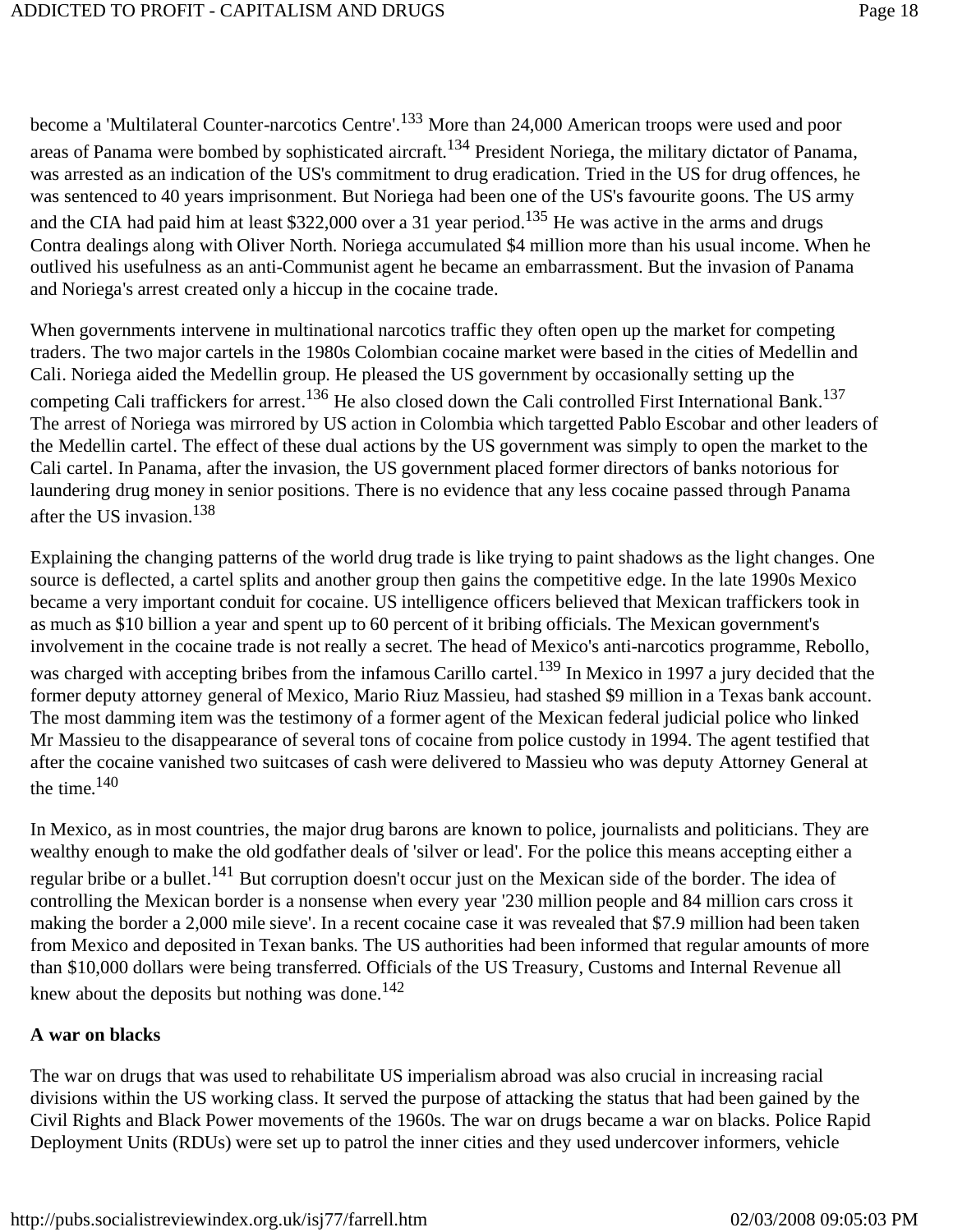stops and house raids to wage an unremitting assault on black communities. A sociology researcher rode with the RDU and gave this description of a typical raid. The police entered the apartment with guns drawn, 'small children began to scream and cry, the adults in the apartment are thrown to the floor.' This was the arrest of a 16 year old drug suspect.<sup>143</sup> The RDU patrol the ghetto continuously looking for cars with young black men in them. The cars work in threes and the officers are armed. When questioned about civil rights one officer answers, 'This is the jungle...we rewrite the constitution every day down here.' The RDUs do not patrol the white section of Washington DC.

Thus it is minorities, especially young African Americans and Latinos, who are disproportionately arrested, convicted and sent to prison. The statistics illustrate clearly the racist nature of the war on drugs: 'Nearly 30 percent of all state and 55 percent of all federal prisoners in 1992 were convicted on drug violations.' But these were not just dealers. Two thirds of all drug arrests in 1992 were for possession and only one third were for sale or manufacture. African Americans counted for 40 percent of arrests, most frequently for cannabis possession. Yet according to the Bureau of Justice, except for crack cocaine, whites were three times more likely to use drugs than blacks. Thus more whites than blacks use illegal drugs and more than 80 percent of the population is white, but 66 percent of the inmates convicted of drugs offences in state prisons are black and only 33 percent are white.144

Black youths were deliberately criminalised to present an internal threat: the intensive surveillance of black neighbourhoods, the attacks on black youths and institutionalised racism all defined the problem of crime generally and drug use in particular as the problem of young black men.<sup>145</sup> But young black people were victims of the drug war in another way. They were subject not only to the violence of the state but also to the violence of the dealers and the dangers of crack cocaine. In 1985 the homicide rate for young black men was six times greater than for whites.146

The timing of Bush's declaration of war on drugs was important, for in any media orchestrated panic there has to be a kernel of truth. Horrendous cheap crack cocaine and heroin addiction had been increasing in the US in the early 1980s. But before Bush's announcement in 1989 the figures had actually been declining. The Federal Household Survey on Drug Abuse showed a fall in drug use of 37 percent between 1985 to 1988.<sup>147</sup> Therefore a continuation of the trend could look like an anti-drug war victory.<sup>148</sup> In spite of these statistics the media hyped the drug scare to great effect. In 1988 only 3 percent of the population had regarded drugs as the top priority problem. After the media blitz of 1989 'a remarkable 43 percent said that drugs were the nation's single most important issue'.<sup>149</sup>

#### **Who does the laundry?**

In theory, major drug traffickers could be caught changing 'dirty cash' into clean assets (ie laundering). In practice this rarely happens. Banks which do not ask questions can attract large, welcome cash deposits from drug deals. The Bank of Credit and Commerce International (BCCI) specialised in laundering. Noriega had nine BCCI accounts in London with deposits totalling £17.3 million between 1980 and 1988.<sup>150</sup> Oliver North had three accounts at BCCI in Paris.<sup>151</sup> BCCI collapsed soon after Noriega was sentenced and five former BCCI executives were jailed for drug money laundering.<sup>152</sup>

The Kerry report said that the BCCI had 3,000 criminal customers. The accounts included details of financing from nuclear weapons, gun running and narcotics dealing, and yet routine audits by the Bank of England did not find anything amiss in respect of BCCI's compliance (with the law) procedures.153 One of the bizarre plans of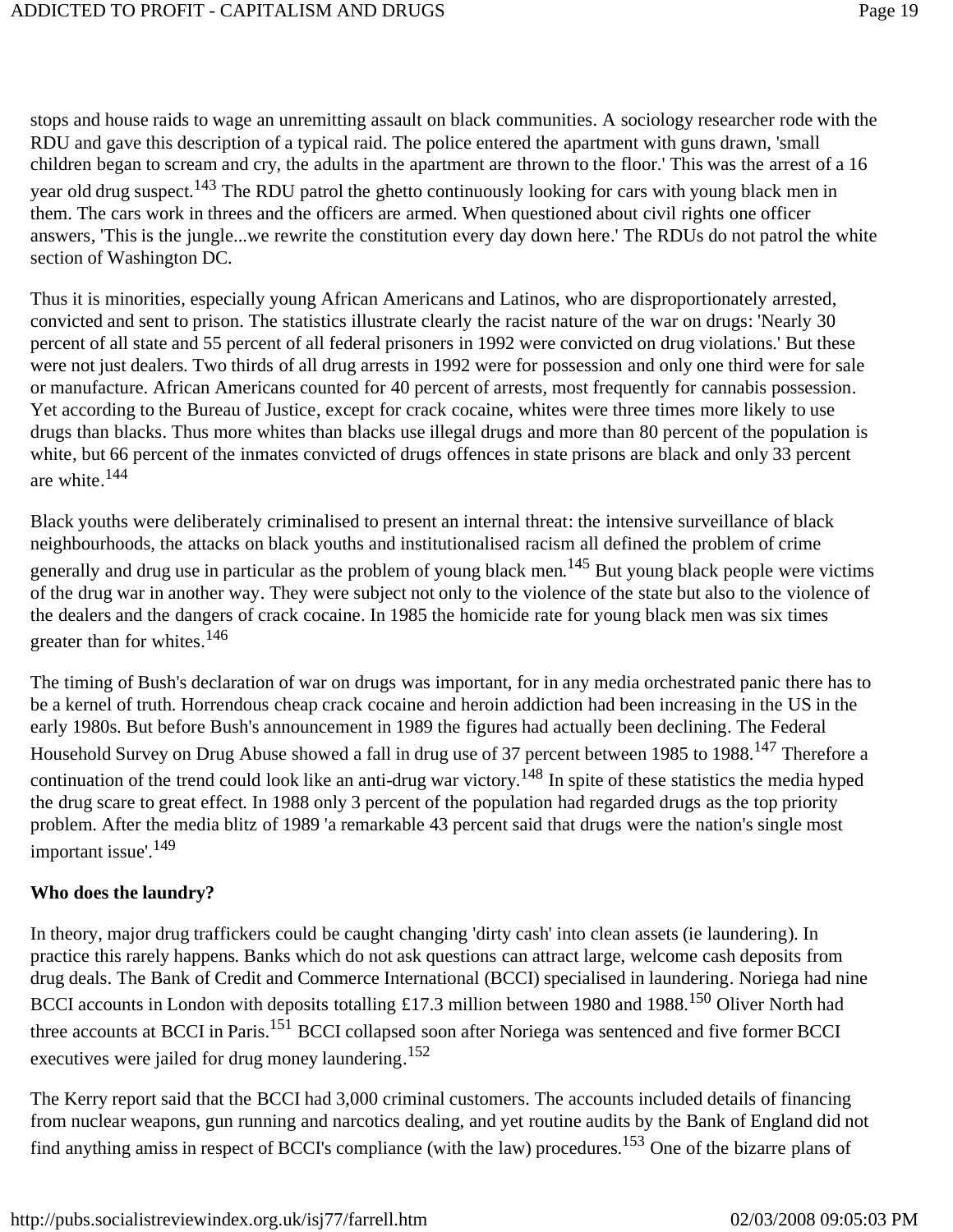Margaret Thatcher's 'inner circle' was a proposal to make her the president of the Bank of Credit and Commerce. Even after its collapse in 1991 she informed its founder, Sheik Zayed, that she thought BCCI had been treated unfairly by the Bank of England.<sup>154</sup> But it isn't only notorious banks who launder drugs money. Traditionally banks ask few questions about deposits. It is good banking practice to build up cash reserves and banks have to compete for deposits. As criminal charges are rarely levied against banks they run no great risk to their reputations. British banking practice is no exception. Until the mid-1980s 'the supply of information from banks to the police only happened if criminal proceedings had been started'.<sup>155</sup> Money laundering regulations introduced on 1 April 1984 required banks to check customers' identity (this was the year when the National Union of Mineworkers needed to move funds around to avoid sequestration). The law was tightened further in the 1986 Drug Trafficking Act and the Criminal Justice Act 1993. These acts made it a crime for financial institutions to fail to disclose suspicions or knowledge of drug laundering. However, it is not an offence to fail to report suspicions of other crimes such as fraud. So it could constitute a defence to argue that the bankers suspected tax evasion but thought that the trafficker was 'not a druggie type'.<sup>156</sup>

When banks do report suspicions they reveal the same racist inclinations as the police display in their 'war against drugs'. 'Just as the police often find it suspicious for people of Afro-Caribbean origins to be driving expensive cars, bankers are cued into being suspicious of the same group depositing "significant" amounts of cash...a very high proportion of the disclosures are of suspects who are not white, or do not have British passports.' This is despite the fact that the 'hit rate' (ie disclosure resulting in convictions) is higher for British passport holders than for others.157

Very few bank disclosures lead to convictions. A counter officer cannot call in the police. In 1992 a loaded gun fell out of a large bag when a subsequently convicted trafficker deposited a five figure cash sum. The incident was not reported by the managers.<sup>158</sup> Even if a counter officer makes a report to his manager who then tells someone at central office, who might then inform the police or Special Branch, the police are not very enthusiastic about 'sensitive investigations'. Involvement in this area is not genuine career development.<sup>159</sup> The report on money laundering in the UK carried out by the Police Foundation and the University of Wales asks the following question of the law enforcement agencies: 'Is there any reason to believe that 20,000 disclosures made since 1986 have resulted in more than about seven convictions?<sup>160</sup> The lowest estimated figure for the laundering of drug money in the UK is of the order of £2.5 billion per annum.<sup>161</sup> The report explains that the successful drug trafficking business will show large profits, excessive salaries paid to its management staff and very high cash turnover. And so,

Unless it goes seriously over the top it will look like an extremely healthy, efficient and honest tax paying business. If a trafficker really wants to integrate then he pays a tax accountant and solicitors who have no obligation to report their suspicions to anyone.<sup>162</sup>

The journalist Veronica Guerin, who was murdered as a consequence of her investigation into, and naming of, rich traffickers was clear that if the police really wanted to catch the top drug barons they just had to 'follow the money and they would and find the crook'.<sup>163</sup> But in fact major traffickers benefit from the protection given by banks to tax evaders. They may launder through legitimate businesses, chains of hotels, casinos, slum property or ordinary businesses. The big trafficker's deposits swell the countries' currency reserves. 'The paper chase is the classic method of losing law enforcement...the British government could close down all its tax havens at the stroke of a pen. It chooses to let them be'.<sup>164</sup> Thus the financial and the class systems protect major traffickers.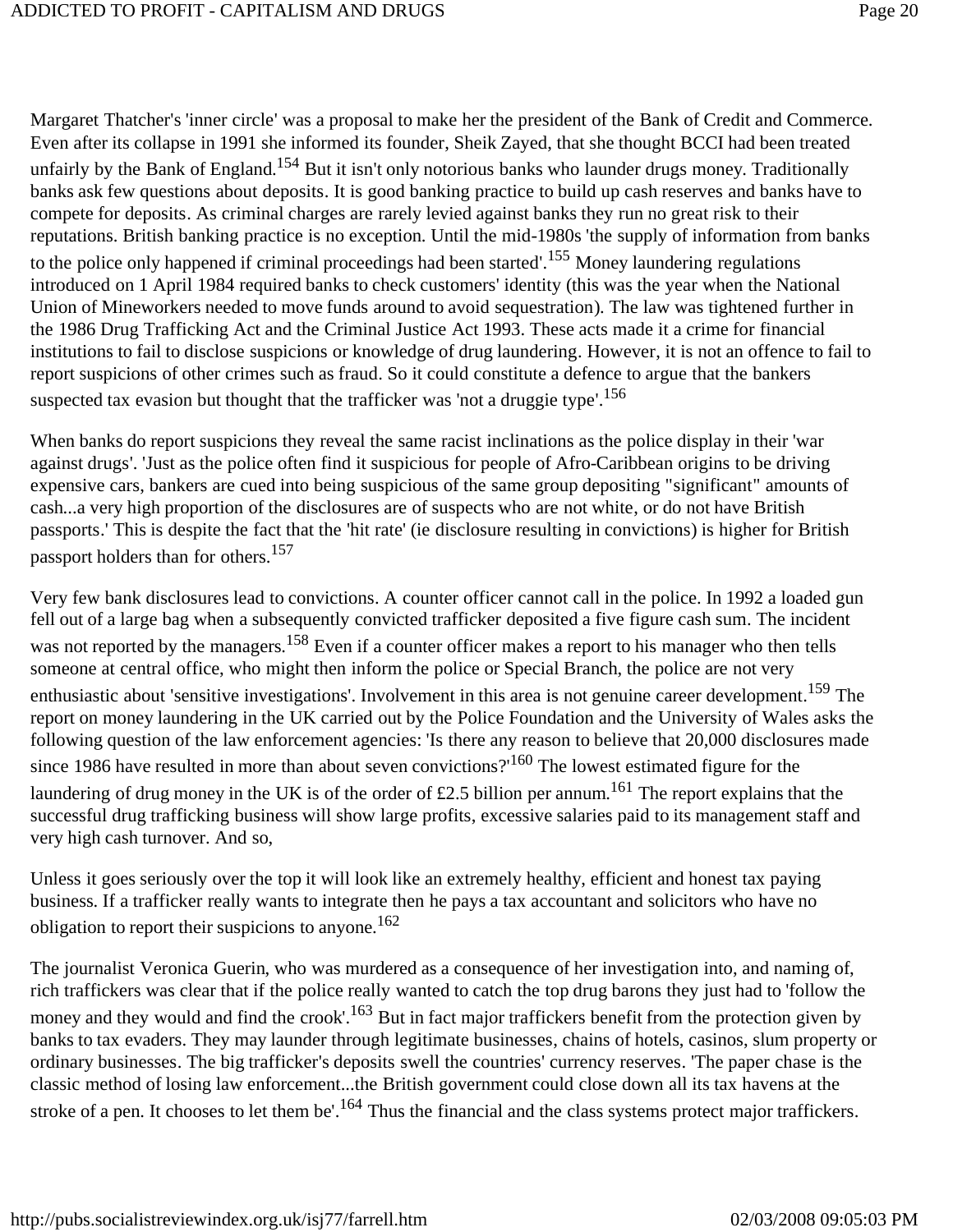#### **Drugs and state repression**

The criminalisation of certain drugs means that many who use them end up in prison. A survey in 1990 found that 20 percent of prisoners used drugs. By 1995 the figure had risen to 60 percent.<sup>165</sup> Cannabis is the drug most used but heroin is becoming the 'currency in prisons'. This is because drug testing and penalising positive results with loss of remission, has been widely used since January 1996. Cannabis stays in the system longest and so testing may push prisoners away from cannabis into heroin. Testing is about control, not protection. In fact the state spends very little on treatment and drug rehabilitation.

ESTIMATED PUBLIC EXPENDITURE ON TACKLING DRUG MISUSE 1993-1994.<sup>166</sup>

|                          |  | Police, customs, enforcement, deterrence and controls |  |             | £346 million |
|--------------------------|--|-------------------------------------------------------|--|-------------|--------------|
| Prevention/education     |  |                                                       |  |             | £104 million |
| Treatment/rehabilitation |  |                                                       |  | £61 million |              |
| International action     |  |                                                       |  |             | £15 million  |
|                          |  |                                                       |  |             |              |

The boredom and danger in prisons, like the boredom and danger of warfare, are conducive to addiction.

Cigarette smoking increased dramatically in both the First and Second World Wars.167 Widescale heroin addiction occurred amongst American troops in Vietnam and amongst Soviet troops in Afghanistan. More recently it was reported that some Croatian soldiers were given 'a gram of heroin in the morning and half a gram in the evening to reduce fears of going into battle'.<sup>168</sup>

The state is not neutral or protective: it is the apparatus of coercion. Criminalisation of particular drugs and exaggerated panic about 'violent drug dealers preying on children' justifies increasing police powers. Yet the police themselves know that serious dealers do not sell to children since children have little money. As Scotland Yard Commander John Grieve wrote, 'Children are more likely to be offered drugs for the first time by a family member or a close friend than by the archetypal stranger at the school gates. When school parents' associations demand that we arrest the dealers, it is their own children and classmates they are referring to'.<sup>169</sup>

Police activity in relation to drugs is more about repression and racial division than social well-being. Despite the media claims, the bulk of police drugs activity is directed against the use of the popular drug cannabis. Nor is it the case that police action against cannabis users and dealers decreased in the 1980s. Cannabis convictions and cautions in 1992 topped 41,000. Ten years earlier the figure had been just  $17,447$ .<sup>170</sup>

```
TABLE 3: DRUG SEIZURE (KILOGRAMS) 1994/1995.<sup>171</sup>
Drugs 1994 1995
Heroin 620.5 1,117.5
Ecstasy 466 543.9
Cannabis 47,269 52,516
```
Under the Dangerous Drugs and Misuse of Drugs Acts (1971) the police have extensive powers. West Indian youths are four times more likely to be stopped and searched than white youths.<sup>172</sup> Many go to prison for supplying cannabis. Inner city areas and depressed council estates are raided by police squads who create terror and seize only a handful of drugs. In colleges, too, drug usage has been used as an excuse for closing leisure and 'social areas' and introducing surveillance and identity card schemes. These measures make colleges more like controlled factories and hinder students' organisation.<sup>173</sup>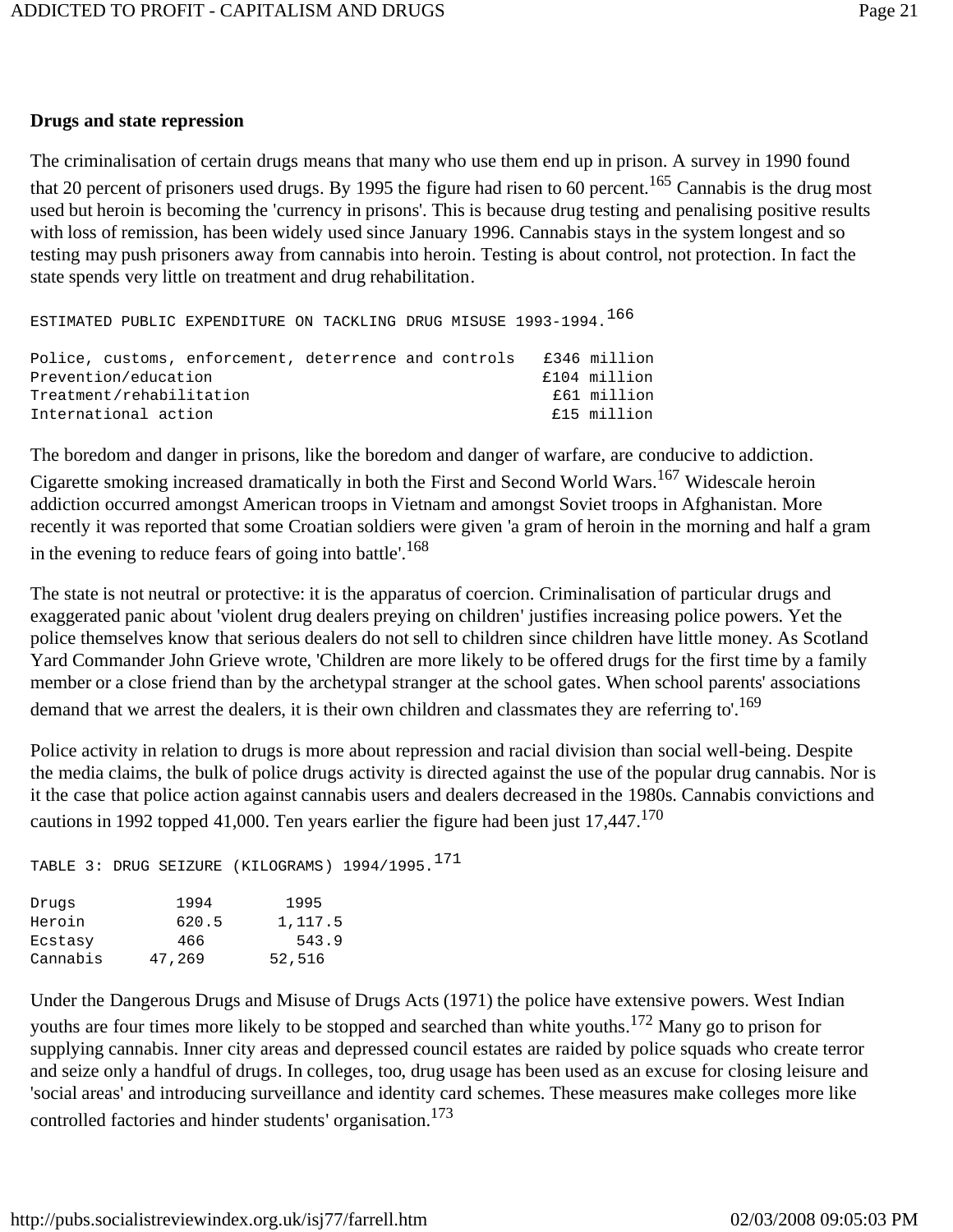The police can get results only by being involved or using informers in the trade. Sometimes arrangements are long standing. In New York in the 1960s the local Bureau of Narcotics and Dangerous Drugs worked with a 'Mafia drug syndicate, accepting regular bribes to arrest only those dealers nominated by the syndicate. The system gave federal agents an impressive record of arrest... While...eliminating any competition for the Mafia'.<sup>174</sup> During the 1970s Scotland Yard's use of drug dealing informants meant:

certain dealers were in effect licensed by the Drug Squad to deal without much fear of prosecution. These favoured dealers could set up deals specially for the Drug Squad, see the other parties to the deal arrested and get back part of the drugs involved as a reward. The Home Office had a name for this technique, they called it 'recycling'.175

The drugs trade is international, but co-operation between police forces is rare enough to be newsworthy when it occurs. After a cocaine seizure in Felixstowe in 1994 it was boasted that 'there was unprecedented confidence with the sharing of sensitive information between Great Britain, Colombia and Italy which has never happened before'.176 Interpol is not an effective drug force. On the contrary, a press report quotes Gerald Arenberg, director of the US National Associations of Chiefs of Police: 'We have discovered over the past several years a disturbing number of Interpol officials linked to the international drug trade.' The report goes on, 'Manuel Noriega, the former Panamanian dictator convicted of racketeering, conspiracy and trafficking, was a former chairman of Interpol's drug committee'.<sup>177</sup>

#### **Drugs, class and the law**

Power and wealth enable the drug barons in many countries to control police, bribe judges and buy political parties. Even when politics demand that an arrest be made, class still influences how prisoners are treated. For example, Pablo Escobar, the cocaine baron from Medellin, Colombia, chose the time and place of his arrest and the prison, a 'ranch-style prison camp [which was] more like a five star hotel; spread over ten acres with its own soccer field, a king size bed and furnishings hand-picked by the billionaire himself'.<sup>178</sup> Contrast this with the conditions of poor Nigerian and South American women couriers who make up 26 percent of Holloway prison's population with sentences averaging six to eight years - the exploited pawns of the drug barons, punished as major criminals.<sup>179</sup> 'It is at the bottom of the heap that most arrests are made, among poor peasants, couriers or young street users.' For example, in Mexico in 1975 there was an expensive drug enforcement campaign. It filled the jails 'with hapless peasants accused of growing marijuana on their tiny plots...but failed to arrest a single important trafficker'.180

In Britain, too, important traffickers escape. According to The Observer, John Humphreys was the British organiser of a £200 million heroin syndicate. One courier, David Gregory, a youth with learning disabilities, was hanged in Malaysia for trafficking. Humphreys himself never stood trial. He was last seen boarding a flight to Bangkok.181

Users, too, are protected by their class position. The rich can get high on cocaine and come down on heroin and, very occasionally, a token marquis is sent to jail. During the financial boom in the City of London in the 1980s, drug use was said to be rife among stockbrokers and dealers. Various men's lavatories around the City were dubbed 'powder rooms'. It was said to be easier to get hold of hard drugs in the Square Mile than almost anywhere else.182 'God's dandruff', the stimulant cocaine, was the most popular. If caught, a high flying executive was more likely to be sent to a private £200 a night drug rehabilitation centre than sacked or charged.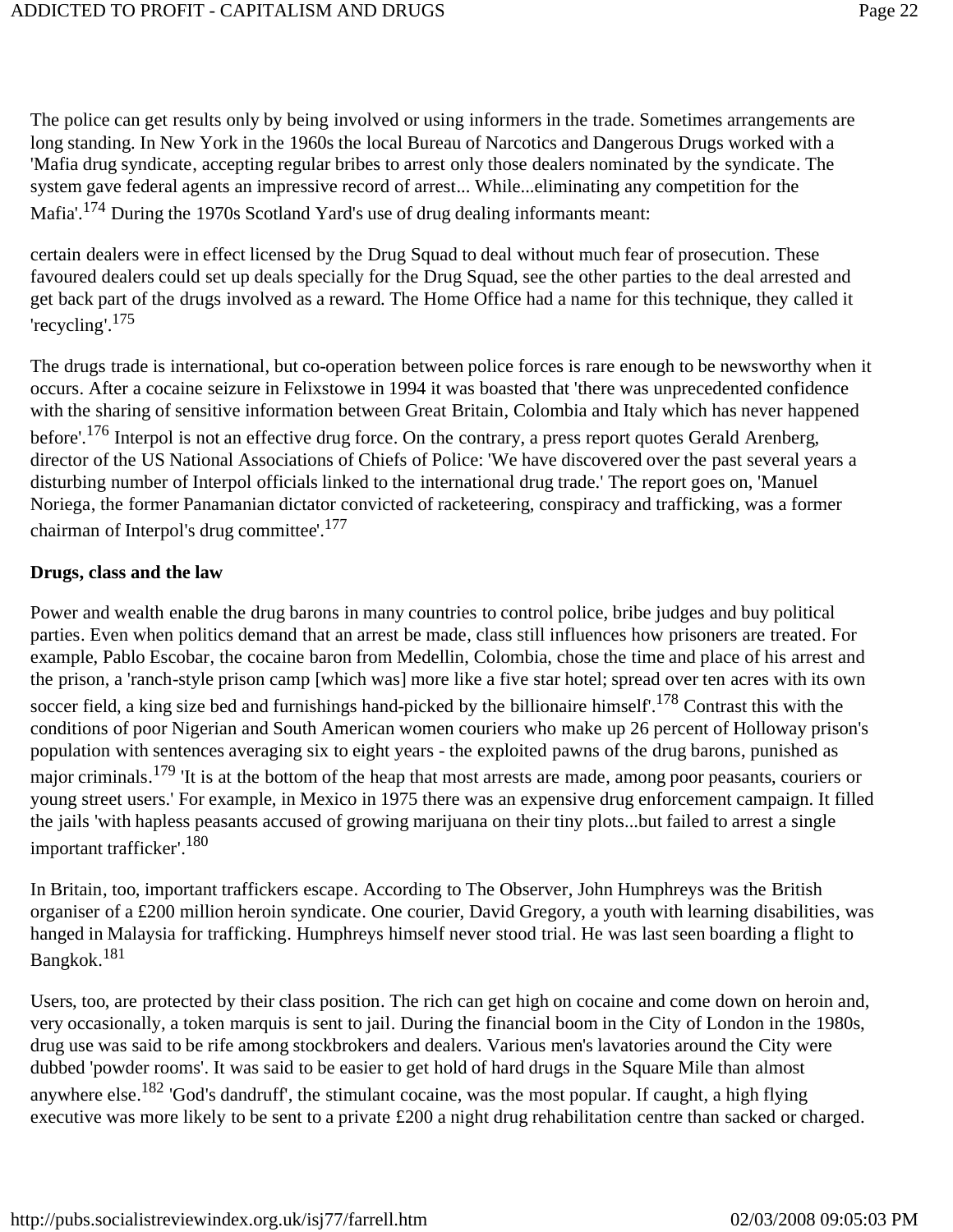Thatcher's friend Tim Bell, described as Britain's most powerful public relations guru, and knighted in her resignation honours list, was according to his biography a cocaine user 'from 1978 to 1983 during which time he was closely involved in Thatcher's election victories of 1979 and 1983'.<sup>183</sup> Dr Clive Foggart, Margaret Thatcher's doctor and 'adviser' on the NHS, was a heroin addict who forged prescriptions. He was given a suspended sentence because his chance of recovery would be endangered by a sentence in prison where heroin was freely available.<sup>184</sup> Even when caught, rich offenders rarely feel the full force of the penal law.

#### **Should drugs be legalised?**

The case for the decriminalisation of drugs has been most strongly argued in relation to cannabis. In 1967 an advert in The Times signed by 64 famous names stated, 'The law against marijuana is immoral in principal and unworkable in practice'.<sup>185</sup> It was reported that in the 1970s American tobacco companies registered marijuana names such as Acapulco Gold just in case decriminalisation happened. Thirty years on decriminalisation is no nearer. Anti-drugs misinformation constructs an image of a slippery slope from cannabis to harder drugs. But long term drug addiction is not the pattern for most leisure users, as the experience of a more liberal approach to soft drugs in Holland shows.

Since the revision of the so called Opium Act in 1976, possession of small quantities of cannabis has been tolerated in Holland. In practice, if not in law, cannabis has been decriminalised. The sale of up to an ounce of cannabis leaf became a misdemeanour like a parking offence and 400 coffee shops were opened in Amsterdam selling cannabis. 'The young chat amid herbal clouds in their coffee shops and giggle home at the end of the evening, less noisy and less violent than teenage drinkers'.<sup>186</sup> The police have strong powers in relation to hard drugs, but in a harm reduction policy were encouraged by the Minister of Justice in 1985 not to use them as they would 'turn a health problem into a crime problem'. This policy did not result in a massive increase in the consumption of hard drugs. In 1987 a mere 1.7 percent of adults from Amsterdam said they had taken cocaine as compared with 6 percent in New York.<sup>187</sup> Heroin addiction in Holland has fallen by 30 percent since the early 1980s.<sup>188</sup> Heroin addicts get free needles and the proportion of injectors with AIDS is much lower than in the US. The Dutch statistics are interesting: 'Cigarettes are reckoned to have killed 18,000, alcohol 2,000 and the next most fatal drug was heroin which killed  $64'$ .<sup>189</sup>

There is, however, evidence that an alliance of the alcohol interests, right wing religious pressure groups and foreign governments is changing the approach to a more repressive and dangerous regime. It is not the case that the relative success of the Dutch approach is leading other countries to follow suit. In the US the government threatened to withdraw aid to Colombia if the Colombian ambassador to Mexico, Gustavo de Grieff, even participated in a conference on the 'Reduction of Drug Related Harm'. They feared even a speech on drug legalisation, so politically important is the ideology of the war on drugs to them.<sup>190</sup>

In Britain neither the Conservative nor Labour Party leaderships want to enter discussion about decriminalising policies for fear of appearing 'soft on drugs'. Having created a threatening monster they have to show determination to fight it. Leading Labour figure Clare Short was forced to retract even the mildest statement about opening a debate on cannabis decriminalisation. So politically sensitive is the issue that a conference on the case for 'cannabis on prescription for specific illnesses and conditions' was postponed until after the 1997 general election. The British Medical Association did advocate the right to prescribe cannabis for medical purposes but there is no evidence of New Labour making any move towards decriminalisation. The tragic killing of five year old Dillon Hull led Labour MP Brian Iddon to call for an honest debate about drugs. The Drugs Policy Review Group, which comprises senior police officers, judges and doctors, has also called for debate. But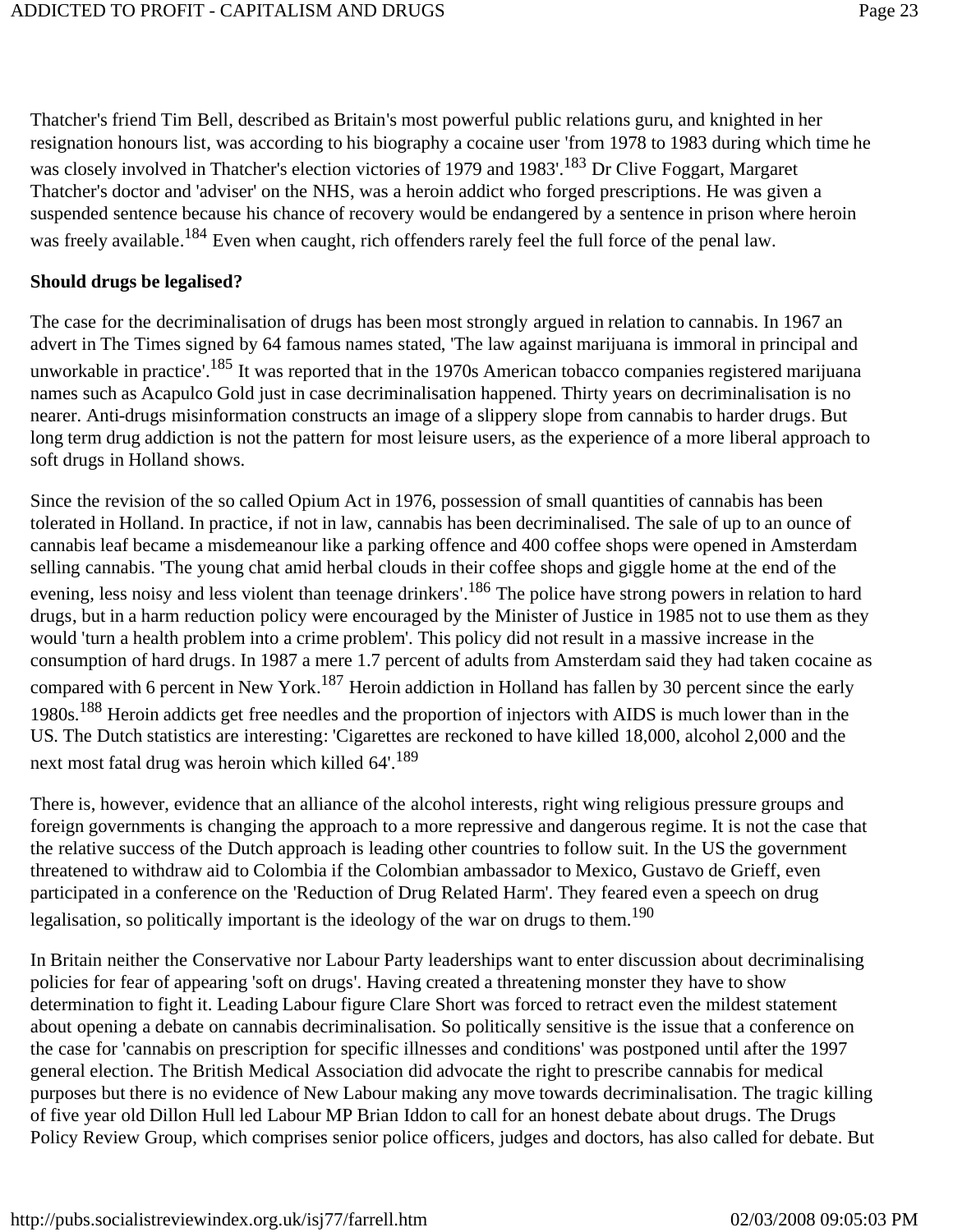Labour's Home Office minister Alun Michael says such a discussion would 'send the wrong signals', a position shared by Tony Blair. Jack Straw has now appointed a 'drugs tsar' to enforce a further clampdown on drugs.

The debate on legalisation has taken place on the right of the political spectrum rather than the left in the 1990s. From 1989 The Economist magazine has been running articles arguing for the legalisation of drugs. Marxists can agree with some of the points they make. For example, the argument that criminalising drug use carries the same dangers as prohibition, criminalising the use of alcohol:

In America, prohibition of alcohol failed in 1919-1933, while richly rewarding gangs of suppliers. When prohibition ended some of the bootleggers became law abiding brewers and distillers. But the lessons of prohibition enabled those Mafiosi who had learnt to grow much richer, prohibited drugs could yield even bigger profits than prohibited alcohol.<sup>191</sup>

Prohibition still exists in many Muslim countries and there is a growing trend for state governments in India to turn to the prohibition of alcohol. The demand for prohibition comes from populist parties who raise it very much in the way that drug scares are orchestrated in the West. Activists go to localities to organise against corrupt politicians, work on community projects and then lead crowds to smash stills and houses of the 'antisocial minority' who have been drinking.<sup>192</sup> Politicians may push prohibition policies but this does not stop them from forming links with gangsters producing illicit alcohol. Prohibition doesn't stop the rich obtaining their alcohol. The poor often resort to home distilled liquor and are encouraged to drink more concentrated forms of liquor which are easier to conceal but more dangerous to health.<sup>193</sup> The argument that prohibition and criminalisation lead to more corruption, violence, organised crime and more dangerous products is equally valid when applied to drugs. This is particularly the case in countries where the criminalisation of production and supply of a major product within that country give extraordinary powers to military and police forces.<sup>194</sup>

Paramilitary death squads financed by cocaine or heroin traffickers work alongside corrupt police and military regimes.195 Workers and peasants in drug producing and trading countries also have to face the additional violence of their own youth who are arms trained by state and drug barons. The right wing argument about drugs and violence is different. They ignore the violence of the state forces in implementing drug laws and emphasise the lesser violence of small time users and dealers. There is no evidence of a link between illegal drug use and violent crime. There is violence associated with drug dealing. When commercial deals are criminal there is no civil law sanction for non-payment, and therefore the necessity for greater honesty in dealing is often backed by violent sanctions. There may be violent competition for a trading patch, particularly when the supply outstrips the demand. But for gun warfare to occur on any wide scale there has to be very heavy involvement of those with easiest access and training in gun use - the military and the armed police. This happens when illegal drug production or trade becomes a major part of the economy. To pretend that the occasional violent spats (though they may involve personal tragedies) in Britain between competing dealers is on the scale of gun warfare of Miami, Palermo or Colombia is a myth perpetuated to justify increasing the powers and hardware of the police.

The right argue that the cost of law enforcement would be less if drugs were legalised. This misunderstands the nature of the state. Police, prison and law courts are not there because of the rise in drug use but because of the increasing instability of the system.<sup>196</sup> Drug panics can be orchestrated by political initiatives so that it is the 'definitional activities of the state and the media, rather than the reported incidence of crime or drug use and abuse, that has shaped public concern regarding those issues'.<sup>197</sup> Popular support for and increase in state powers is achieved by creating drug or crime panics. Decriminalising drugs would remove this ideological justification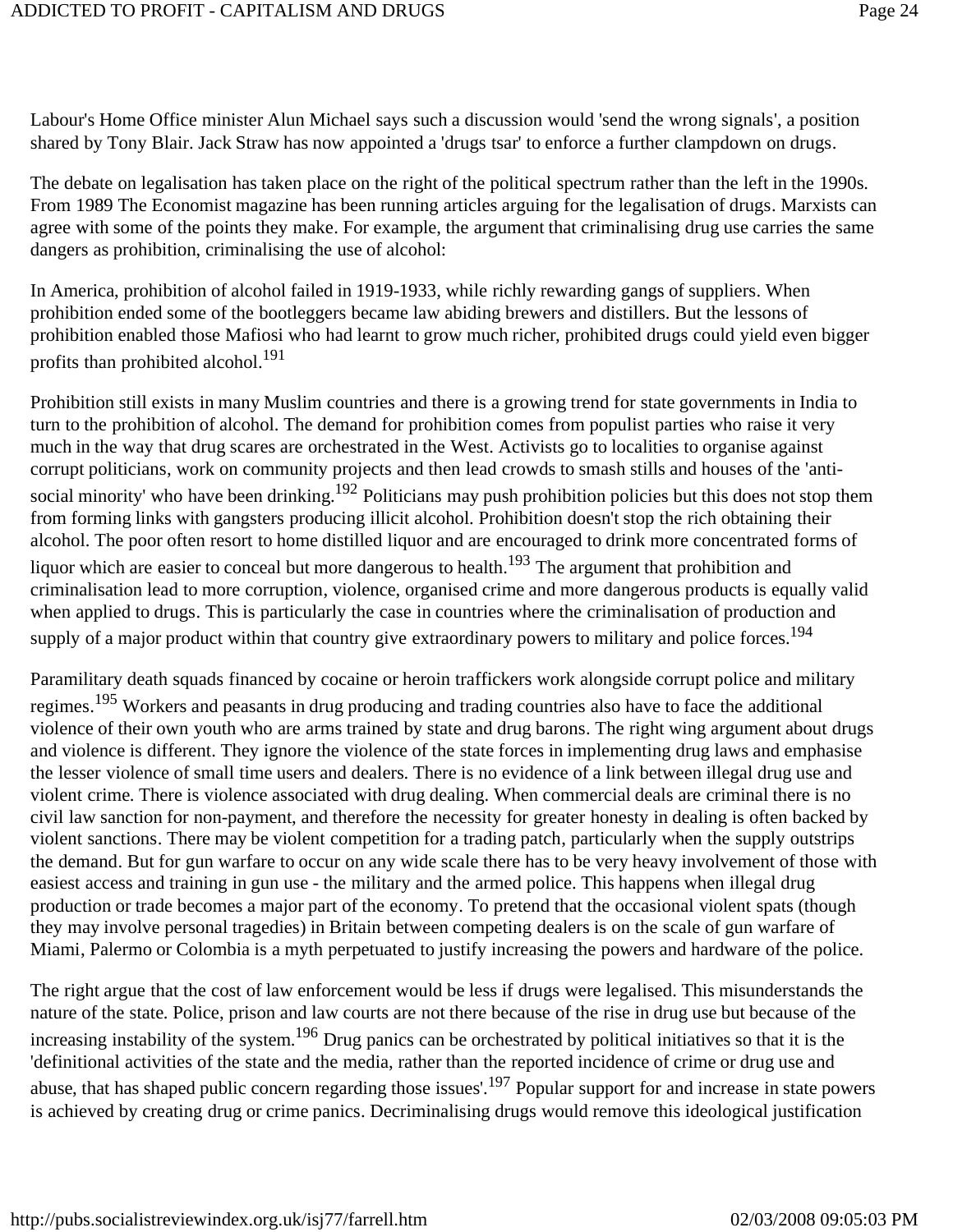for the repressive actions of the police and military but it would not in itself lessen their power or the money spent on maintaining them.

Another argument used by the right is also dubious. The Economist argues that prices would fall if drugs were legalised and therefore less acquisitive crime would be committed to pay for drugs. But the prices of most illegal drugs are not much greater than those of alcohol and tobacco. Although drug prices can fluctuate wildly it is not illegality alone that determines price. Price fluctuations arise, as The Economist should know, from changes in supply and demand. Advertising costs and taxation under the right wing's version of legalisation would compensate for any lowering of price obtainable by smaller distribution costs.

So the legalisation the right is talking about means letting free market forces rip in relation to drug production, distribution, advertising and sales - with the government taking their cut.

#### **A socialist case for legalisation**

What do socialists mean by legalisation and how does our position differ from that of the right wing? Our argument should be against the criminalisation of users, small time dealers and producers, the activities of users and workers within the illegal drugs industry. But it should also be against allowing capitalists to exploit and make huge profits out of other people's misery. We do not want television adverts for heroin or crack cocaine. We cannot be in favour of the giving a free hand to profiteers whether they are in the pharmaceutical industry, the drinks and tobacco industry, or the cocaine or designer drugs industries. We should be in favour of more controls on the activities of all drug barons, legal as well as illegal. There are already limited laws in relation to the ability to produce and sell a safe product. These could be tightened up considerably and money diverted away from advertising towards research and development into safe leisure and healing products.

Socialists should welcome curbs on cigarette and alcohol advertising. The Economist, which for many years has been arguing for legalisation and taxation of all drugs, was against that part of the 1997 American Tobacco Deal which involved curbs on advertising and cigarette vending machines. The Economist argued that 'America is in danger of creating a society in which big business provides an excuse for every individual mistake'.<sup>198</sup> It went on to argue that every adult can choose whether or not to smoke - and that individual responsibility cannot be evaded 'on the basis that advertising made that choice more difficult'. The article refers to the 'addiction excuse' and rejects the idea 'people's actions are to a large extent determined by social influences'.<sup>199</sup> The same reasoning is suggested by the right to deny medical treatment to those suffering from 'self inflicted' illnesses related to alcohol or other drug use. According to the right, society is not responsible in any way for individual behaviour because we all exercise the freedom to choose our lifestyles. It is only in the case of 'protecting children' from addiction that the right is prepared to warrant any state intervention.

The Economist laments the 'passing of the Marlboro Man<sup>'200</sup> and wants legalisation of other drugs to replicate 'the established regimes for alcohol and tobacco, with licensed sales outlets and minimum ages of purchases'. Beyond making sure firms keep to the terms of the licences (particularly on the question of sales to children), the government could reasonably leave well alone.201

Marxists need to argue differently. Yes, people do exercise choice but not in circumstances of their own choosing. And it is the circumstances of their choosing we want to change. For example, we would want to change the fact that currently 30 times more is spent on tobacco advertising than on education about its ill effects. Socialists are in favour of legalisation of all drugs because criminalisation leads to the legal harassment and brutal treatment of sick addicts by the law (and sometimes by the medical profession). Users can then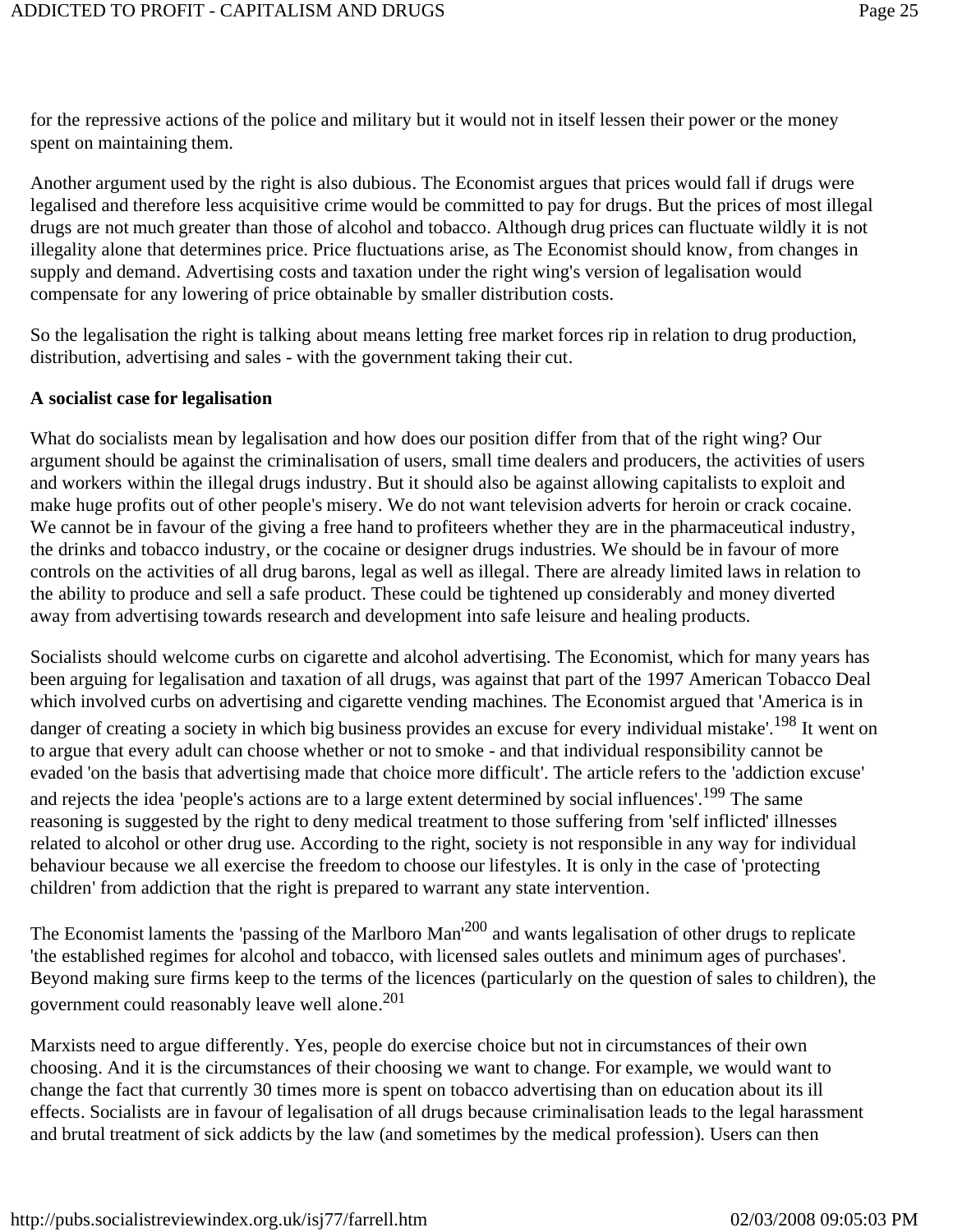become victims of the violence of the drug, the violence of organised crime, the violence of the police, and on occasions the violence of the medical profession. When drug users are criminalised they are vulnerable to adulterated products of varying strengths and the dangers are increased. Criminalisation operates against the extension of safer practice such as needle exchanges. It inhibits research into risks, honest debate, the free flow of information and the development of harm reduction policies. Criminality hinders the medicinal use of drugs such as cannabis.<sup>202</sup> Socialists ought therefore to argue for legalisation but also for much tighter control of the drug capitalists. Legalisation coupled with control would involve spending money on alternative crops to coca, opium and tobacco. It would aim at a reduction of the mass marketing of harmful products, not the expansion of that market. Money would then be available for honest, independent research, education and treatment.

However, there is no total solution to the 'drugs problem' within the capitalist system. Legalisation would improve the situation but is not the whole answer. To identify and seek some solution to the problems of serious addiction means getting to the root causes of why people take drugs which may do them serious harm. Currently we have no control over the production, supply or advertisement of legal drugs. The law is not about health and safety, except where such measures have been forced on the employing class or are required by them to protect their profits. Legalisation under capitalism of all drugs will not remove the abuse of workers and consumers by drug capitalists. We are against criminalisation as it now stands because, for the most part, it is criminalisation not of the capitalists who manufacture illegal drugs, but of the peasants, small time dealers and users within that the industry.

Socialists should argue for legalisation of all drugs but cannot argue that the operation of the free market with an element of licensing will solve all the problems. Legalisation has not produced a safe cigarette. When 'control' is determined by profit, health and safety become minor considerations. The abuses which still arise in relation to both the marketing of cigarettes, alcohol and dangerous pharmaceutical products arise because production is determined by profit and not need. The chaotic blindness of market forces is as barbaric in relation to drugs as they are in the armaments market.

#### **Why do people take drugs?**

Capitalism creates 'great lakes of pain', particularly where unemployment and poverty are greatest.<sup>203</sup> Heroin gives relief and cocaine gives a rush of good feeling. Whatever its cancerous effects, a cigarette soothes and does so within seven seconds. In Britain teenagers are more likely to sniff glue if they come from disadvantaged backgrounds or their parents are unemployed.204 Elsewhere, it is estimated that 80 to 85 percent of street children in Paraguay sniff glue to get a temporary escape from reality.<sup>205</sup> Capitalism treats people like things, creating stress, pain and misery too great for some to handle by normal body chemistry. Violent competition, destructive self interest and grinding boredom are bred by the system which saps creative energy and distorts human relationships. Work often becomes meaningless drudgery before which it is necessary to squeeze the 'last juice out of the weekend'. The unemployed youth who has no reason to get up can sink into a spiral of depression lifted only by a giro and a good night out, followed by the vile mood of a come-down. Temporary happiness or relief from stress become commodities to be bought in the market. But the pain returns and the whole family has to share it, or, worse, it has to be handled alone. The search for chemical relief provides a focus for life that has lost its meaning.

Capitalism alienates people from their own humanity. 'Capitalism forces workers to sell their labour so that work does not belong to his/her essential being...it belongs to another, it is loss of self.<sup>206</sup> Living has to be crammed into a limited time and so many wish to make the experience more intense. It is not just the unemployed who take drugs but also those who are desperately trying to get some meaning from life, or snatch a moment of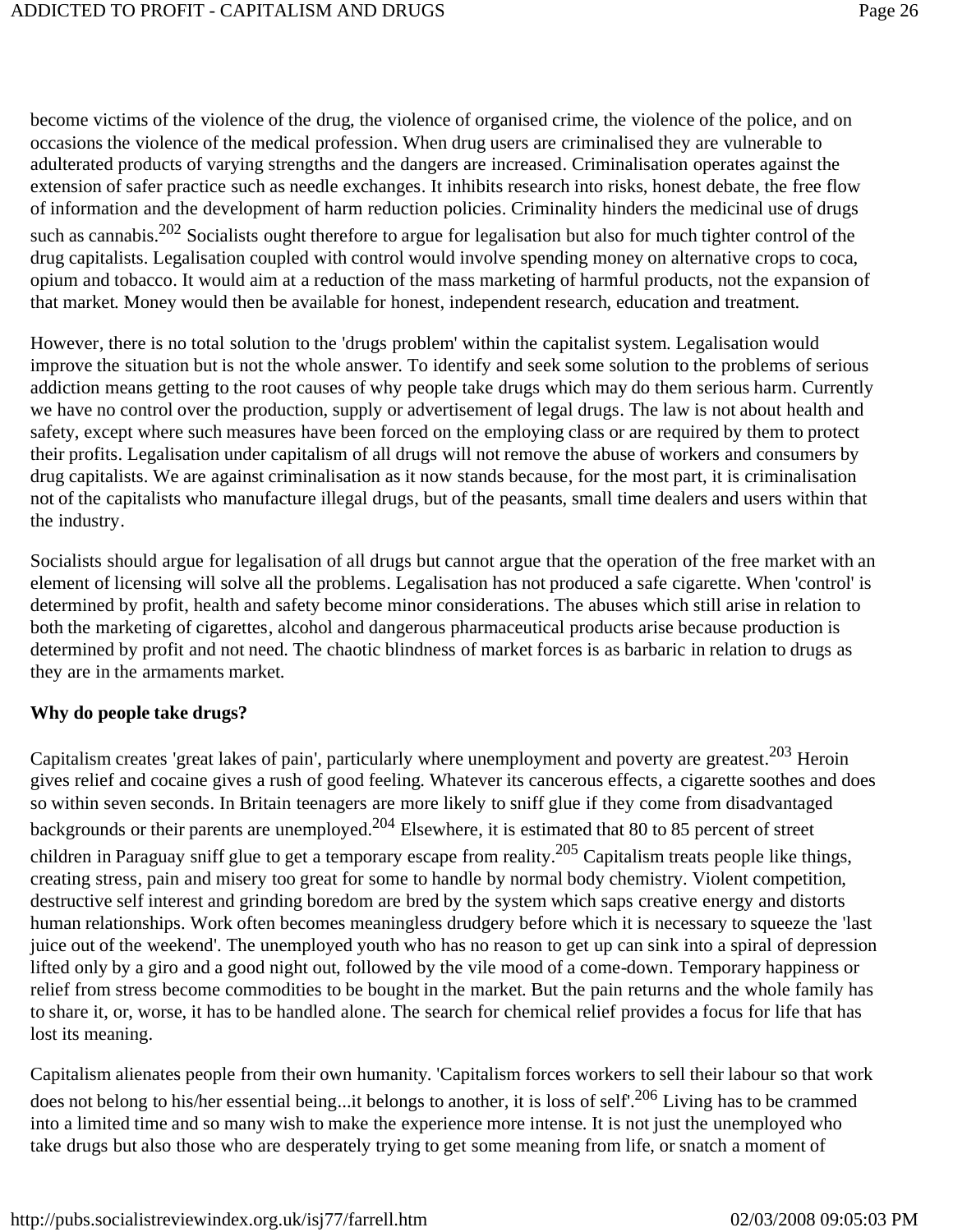happiness, or reduce the stress so that they can cope with life. Even the 'interesting jobs' become alienating, as human contact is replaced by contact with forms and record books and all the paraphernalia of non-living. Those in work are affected like this, and those out of work even more so. Unless people have a job and the money that gives them the power to buy life, their lives become nothing.

Alienation is, then, the condition in which workers produce something which is not theirs, where creative interest and curiosity is drowned in the boredom and stress of getting through the week. The struggle for socialism is the struggle to put meaning back into people's lives. It is the struggle for workers to wrench back the control over their labour. But it is naive to imagine that with socialism there will never be tired, stressed or unhappy people. It is a strange conception that socialism is about smiling vaguely and always being loving and pleasant. There will be conflicts and emotional trauma, but much less despair and the loss of self which alienation creates. We will have to face bereavement and loss and will probably need or want chemicals or enhance leisure and aid relaxation. Socialists do not object to the use of drugs to ease people out of depression. Many past societies have used drugs for relief in a controlled ritual situation without addiction problems.

We have no blueprint for what life will be like under socialism. Drugs will be used to improve the quality of life, not destroy it. Unwelcome addiction may be a health or social problem but will not be a criminal one. Hospitals will replace prisons. Under socialism there can be real debate about what to do about particular drugs as part of the process whereby working class people take more and more control over their lives. The pleasure, the pain, the advantages and the risks can be researched and discussed. A pharmaceutical industry researching to meet human needs, not profits, could surely produce sedatives, painkillers, stimulants or hallucinogens that do not destroy vital organs or damage the central nervous system. If workers have more power and control over their own lives then the need for drugs will be massively reduced, as would the risk associated with drug use. Under capitalism workers do not abuse drugs, they are abused by them, and by those who profit from their needs and addictions.

#### **Appendix**

TABLE 1: WORLD DRUG USE 1996. NUMBERS USING DRUGS AT LEAST ONCE DURING THE PREVIOUS YEAR

Drug Number of users

| 8 million   |
|-------------|
| 13 million  |
| 30 million  |
| 141 million |
| 227 million |
|             |

Table 2 lists countries where production of the named drugs is important to the national economy. Table 2 is not a complete list, but does give some idea of the global scale of production of these world commodities. Only the major areas for cocaine production are given.

TABLE 2: DRUG CROPS GROWING AREAS 1980s

| Cannabis               | Cocaine         | Opium                   | Tobacco      |
|------------------------|-----------------|-------------------------|--------------|
| Afghanistan<br>Bahamas | Bolivia<br>Peru | Afghanistan<br>Pakistan | China<br>USA |
| Belize                 | Colombia        | Iran Former             | <b>USSR</b>  |
| Colombia               |                 | Myanmar (Burma)         | Japan        |
| Eqypt                  |                 | Thailand                | Brazil       |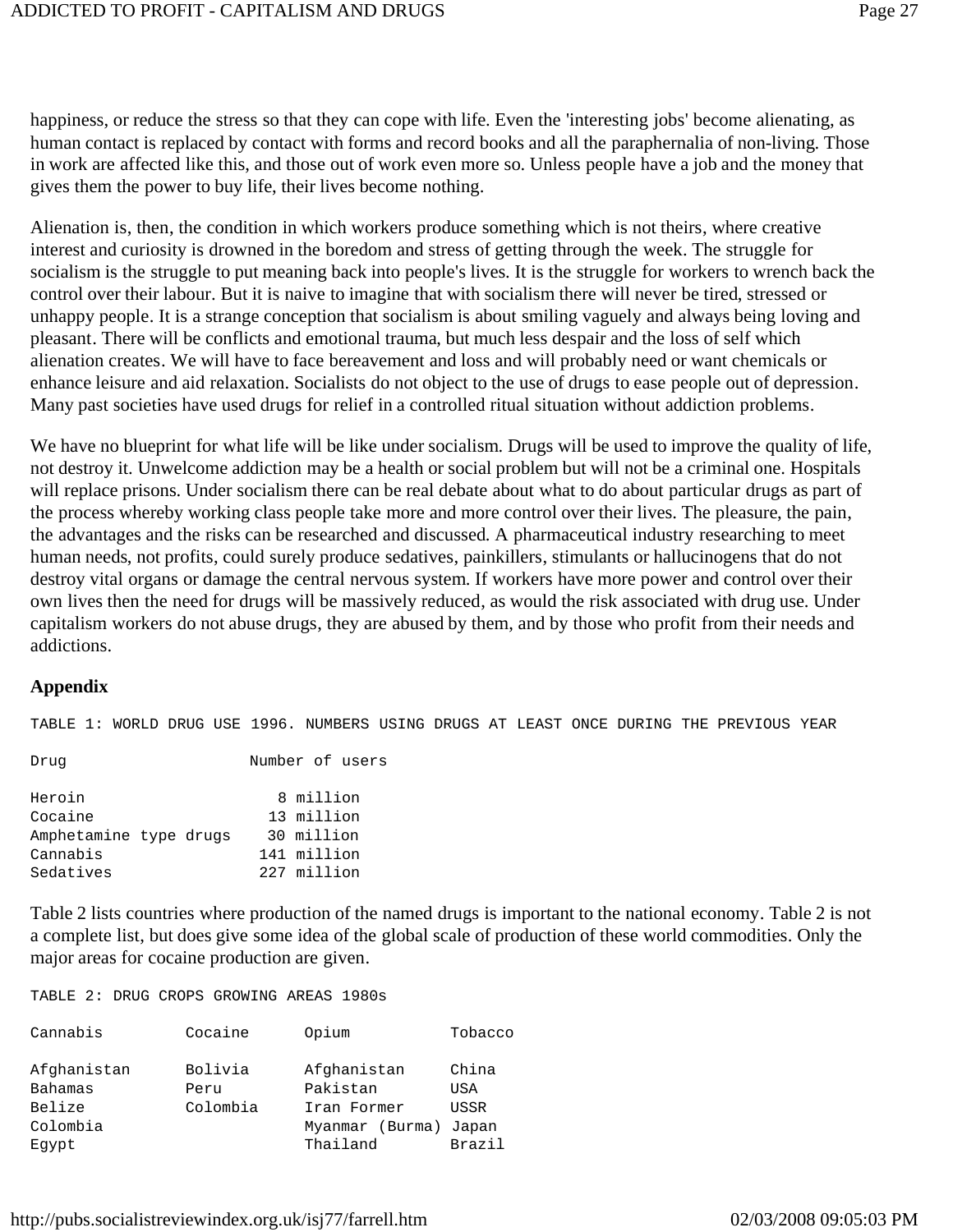| Honduras        | Laos     | Malawi            |
|-----------------|----------|-------------------|
| India           | Mexico   | Zimbabwe          |
| Jamaica         | Turkey   | Tanzania          |
| Lebanon         | Malaysia | Swaziland         |
| Mexico          |          | Kenya             |
| Morocco         |          | Ghana             |
| Nepal           |          | Benin             |
| Niqeria         |          | Tunisia           |
| Pakistan        |          | Yemen             |
| Philippines     |          | India             |
| Senegal         |          | Pakistan          |
| Sri Lanka       |          | Philippines       |
| Swaziland       |          | Greece            |
| Thailand        |          | Former Yugoslavia |
| USA (22 states) |          | Italy             |
|                 |          |                   |

The Guardian, 26 June 1997. Information compiled from P Taylor, The Politics of Tobacco (London 1984), pp242-261, J Goodman, op cit, pp10-11, A Henman, R Lewis, T Malyon, Big Deal (London 1985), p65, C Hargreaves, Snowfields (Zed Books, 1992), A W McCoy, The Politics of Heroin (New York, 1991) p3.

#### **Notes**

1 J Goodman, Tobacco in History (London, 1994), p9, and The Observer, 22 June 1997.

2 The Guardian, 26 June 1997.

3 Ibid.

4 The Guardian, 6 August 1997.

5 Ibid.

6 Tackling Drugs Together: A Consultation Document on a Strategy for England, HMSO (London, 1994), Cmnd 2678, p19.

7 An Edinburgh survey reported in The Guardian, 16 April 1996, supports the idea of the trend away from ecstasy.

8 N Saunders, Ecstasy Reconsidered (Exeter, 1997), p37.

9 The Guardian, 25 February 1997.

10 N Saunders, op cit, pp151-152.

11 Ibid.

12 The Guardian, 18 November 1995.

13 N Saunders, op cit, p93, and The Guardian, 18 November 1995.

14 The Guardian, ibid.

15 Ibid.

- 16 N Saunders, op cit, pp151-152.
- 17 The Guardian, 18 November 1995.
- 18 The Observer, 9 October 1994.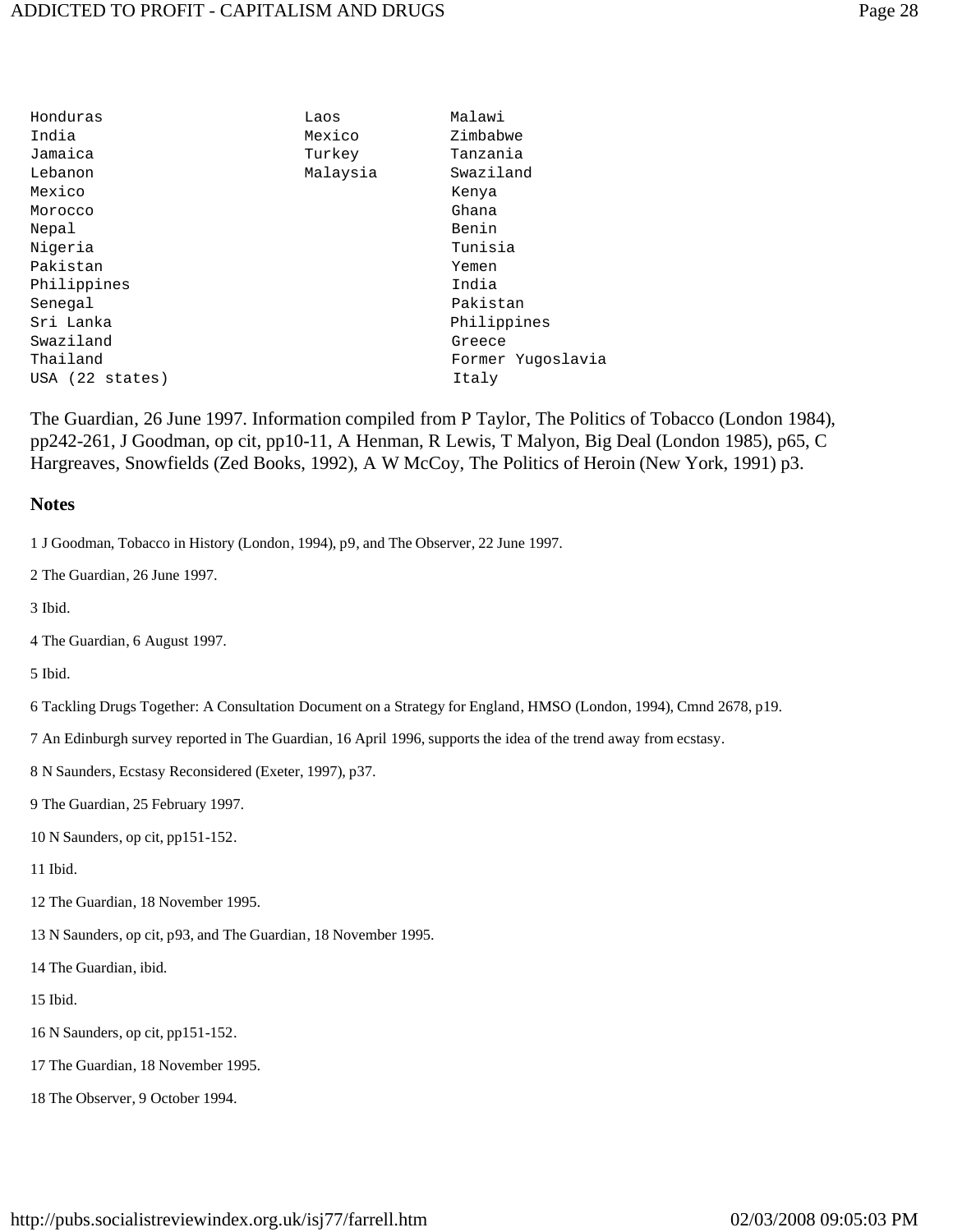19 Department of Health, Scottish Home and Health Department, Welsh Office, Drug Misuse and Dependence. Guidelines on Clinical Management, HMSO (London, 1995), p46.

20 Ibid.

- 21 A Tyler, Street Drugs (London, 1995), p6.
- 22 The Observer, 7 April 1996.

23 Ibid.

- 24 A Tyler, op cit, p259.
- 25 Volatile Substance Abuse, Home Office, HMSO (London, 1995), p39.
- 26 Tackling Drugs Together, op cit, p83.
- 27 The Guardian, 21 May 1994.
- 28 Drug Misuse and Dependence Guidelines, op cit, p47.
- 29 The Guardian, 21 June 1997.
- 30 A Tyler, op cit, p139.
- 31 Ibid, p167.
- 32 The Economist, 21 January 1989.
- 33 Lobster, No 33, Summer 1997, p29.
- 34 A Tyler, op cit, p188.
- 35 Ibid, p196.
- 36 Ibid, p213.
- 37 Ibid, p219.
- 38 Ibid, p305.
- 39 Ibid, p306.
- 40 Ibid, p307.
- 41 The Observer, 9 October 1994.
- 42 M Kohn, Dope Girls: The Birth of the British Drug Underground (London, 1992), p43.
- 43 A Tyler, op cit, p313.
- 44 Ibid, p332.
- 45 The Guardian, 16 February 1996.
- 46 The Observer, 2 October 1994.
- 47 A Tyler, op cit, p4.
- 48 Drugs in Scotland, Scottish Home and Health Department (Edinburgh, 1994), p60.
- DRUG RELATED DEATHS IN SCOTLAND 1991 AND 1992 (47)

Glasgow Edinburgh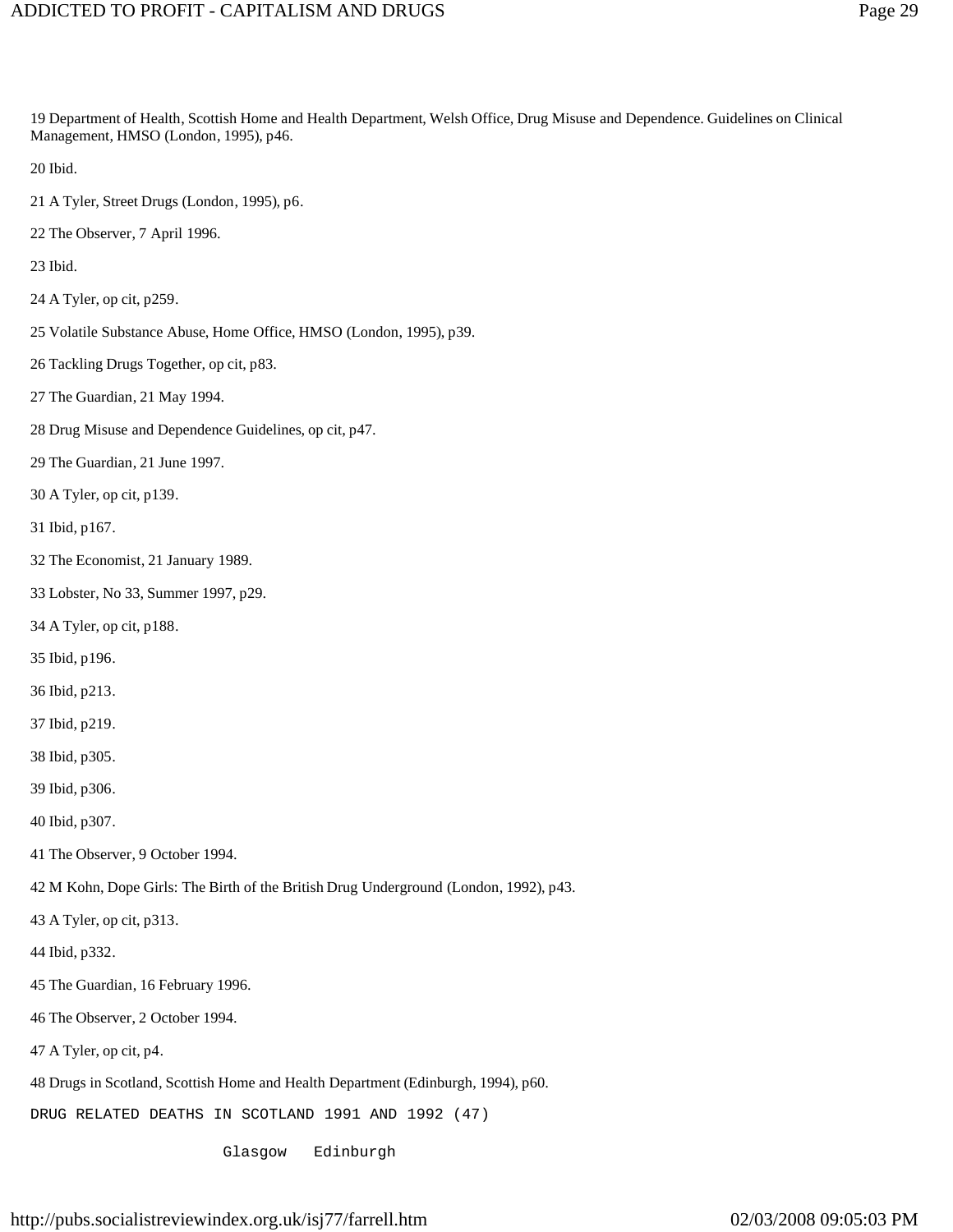| Drug(s) present at                         |        |                     |        |        |                                                                                            |
|--------------------------------------------|--------|---------------------|--------|--------|--------------------------------------------------------------------------------------------|
| time of death                              |        | 1991 1992 1991 1992 |        |        |                                                                                            |
| Heroin                                     | 10     | 41                  | 1      | 1      |                                                                                            |
| Temazepam<br>Diazepam                      | 5<br>1 | 34<br>23            | 2<br>0 | 3<br>2 |                                                                                            |
| Methadone                                  | 0      | 2                   | 2      | 11     |                                                                                            |
| Other drugs                                | 2      | 20                  | 2      | 1      |                                                                                            |
| 49 The Guardian, 16 December 1996.         |        |                     |        |        |                                                                                            |
| 50 Drugs in Scotland, op cit, p44.         |        |                     |        |        |                                                                                            |
|                                            |        |                     |        |        | 51 J Neale, 'The Politics of AIDS', International Socialism 53 (London, Winter 1991), p16. |
| 52 Drugs in Scotland, op cit, p96.         |        |                     |        |        |                                                                                            |
| 53 J Neale, op cit, p16.                   |        |                     |        |        |                                                                                            |
| 54 Drugs in Scotland, op cit, p42.         |        |                     |        |        |                                                                                            |
| 55 A Tyler, op cit, pp275 and 289.         |        |                     |        |        |                                                                                            |
| 56 The Observer, 8 September 1996.         |        |                     |        |        |                                                                                            |
| 57 The Observer, 6 October 1996.           |        |                     |        |        |                                                                                            |
| 58 A Tyler, op cit, p14.                   |        |                     |        |        |                                                                                            |
| 59 Ibid.                                   |        |                     |        |        |                                                                                            |
| 60 Zest Health Magazine, March 1997.       |        |                     |        |        |                                                                                            |
| 61 A Tyler, op cit, p308.                  |        |                     |        |        |                                                                                            |
| 62 The Observer, 6 October 1996.           |        |                     |        |        |                                                                                            |
| 63 Tackling Drugs Together, op cit, p5.    |        |                     |        |        |                                                                                            |
| 64 Ibid, p18.                              |        |                     |        |        |                                                                                            |
| 65 The Guardian, 20 April 1994.            |        |                     |        |        |                                                                                            |
| 66 The Guardian, 6 August 1997.            |        |                     |        |        |                                                                                            |
| 67 The Guardian, 19 June 1997.             |        |                     |        |        |                                                                                            |
| 68 J Goodman, op cit, p242.                |        |                     |        |        |                                                                                            |
| 69 Ibid, p191.                             |        |                     |        |        |                                                                                            |
| 70 P Taylor, Smoke Ring (Bath, 1984), p6.  |        |                     |        |        |                                                                                            |
| 71 Ibid, p71.                              |        |                     |        |        |                                                                                            |
| 72 The Guardian, 15 July 1997.             |        |                     |        |        |                                                                                            |
| 73 The Observer, 22 June 1997.             |        |                     |        |        |                                                                                            |
| 74 The Guardian, 20 June 1997.             |        |                     |        |        |                                                                                            |
| 75 Reported in The Observer, 22 June 1997. |        |                     |        |        |                                                                                            |
|                                            |        |                     |        |        |                                                                                            |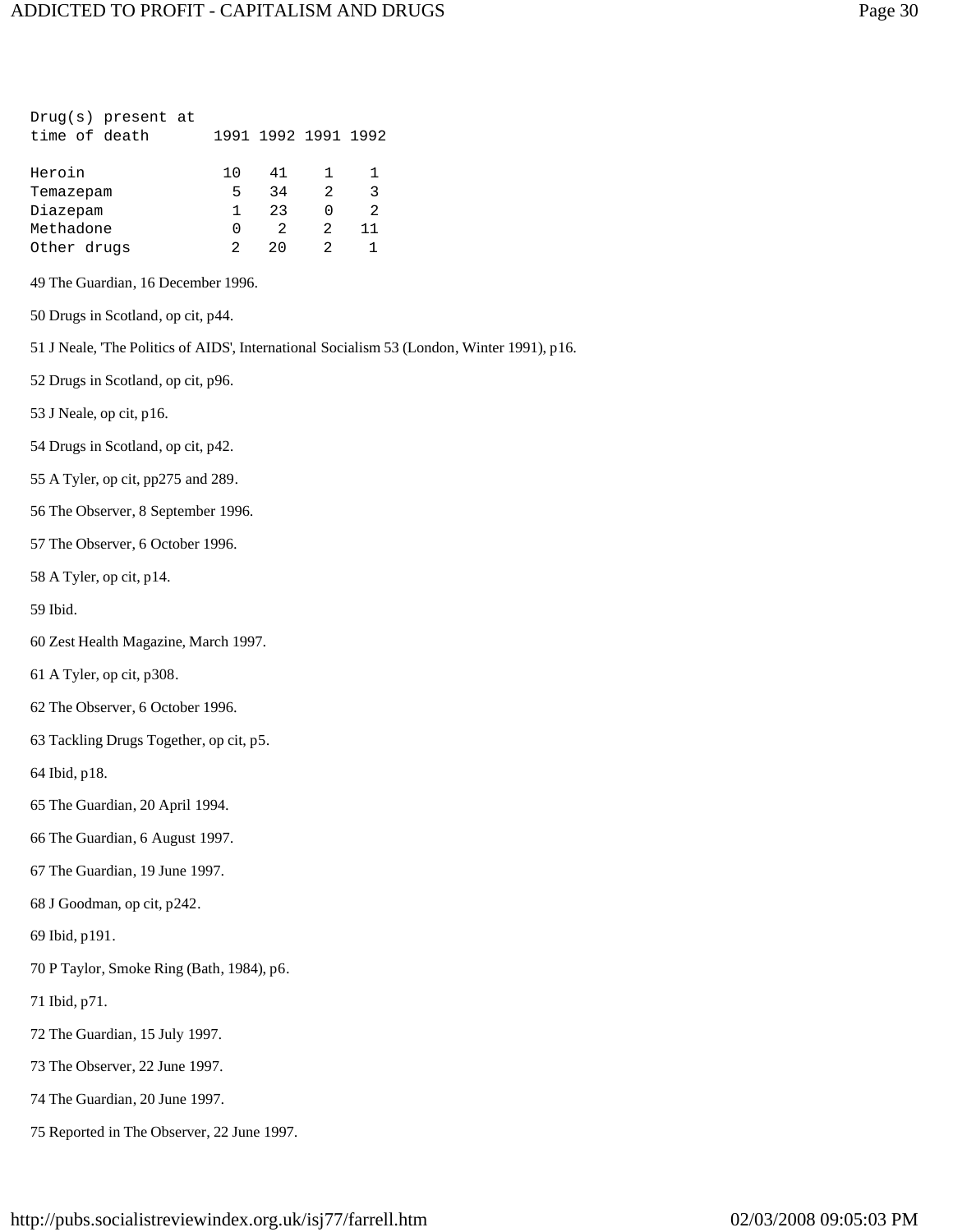#### 76 Ibid.

- 77 Financial Times, 10 July 1997.
- 78 The Guardian, 24 June 1997.
- 79 The Guardian, 12 March 1997.
- 80 N Chomsky, Deterring Democracy (London, 1992), p126.

81 The Observer, 25 August 1996. The same article says the Medical Research Council - the first body to show that cigarettes kill smokers has accepted £147,000 from BAT to study whether nictoine can help people at risk of Alzheimer's disease.

- 82 The Guardian, 9 December 1996.
- 83 N Chomsky, op cit, p126.

84 Ibid.

- 85 The Guardian, 20 January, 1992.
- 86 The Observer, 17 December 1995.
- 87 The Guardian, 9 August 1994.
- 88 The Observer, 11 December 1995.
- 89 The Guardian, 9 August 1994.
- 90 The Observer, 17 December 1995.
- 91 M Longstreth, The Silent Force (London, 1928), p54.
- 92 L Dolan, Land War and Eviction in Derryveagh 1840-65 (Dundalk, 1980), p63.
- 93 C Rosenberg, Britain on the Brink of Revolution 1919 (Bookmarks, London, 1987), p79.
- 94 The Guardian,1 July 1992.
- 95 The Guardian, 16 May 1997.
- 96 The Guardian, 3 July 1997.
- 97 The Guardian, 29 May 1997.
- 98 The Guardian, 27 March 1997.
- 99 N Saunders, op cit, pp21-22.
- 100 Ibid, p21.
- 101 Ibid, p26.
- 102 Ibid, p23.
- 103 The Economist, 16 August 1997.
- 104 J Goodman, op cit, p19 onwards and pp39-41.
- 105 C Hargreaves, Snowfields (Zed Books, 1992), p42.
- 106 J Braithwaite, Corporate Crime in the Pharmaceutical Industry, p207.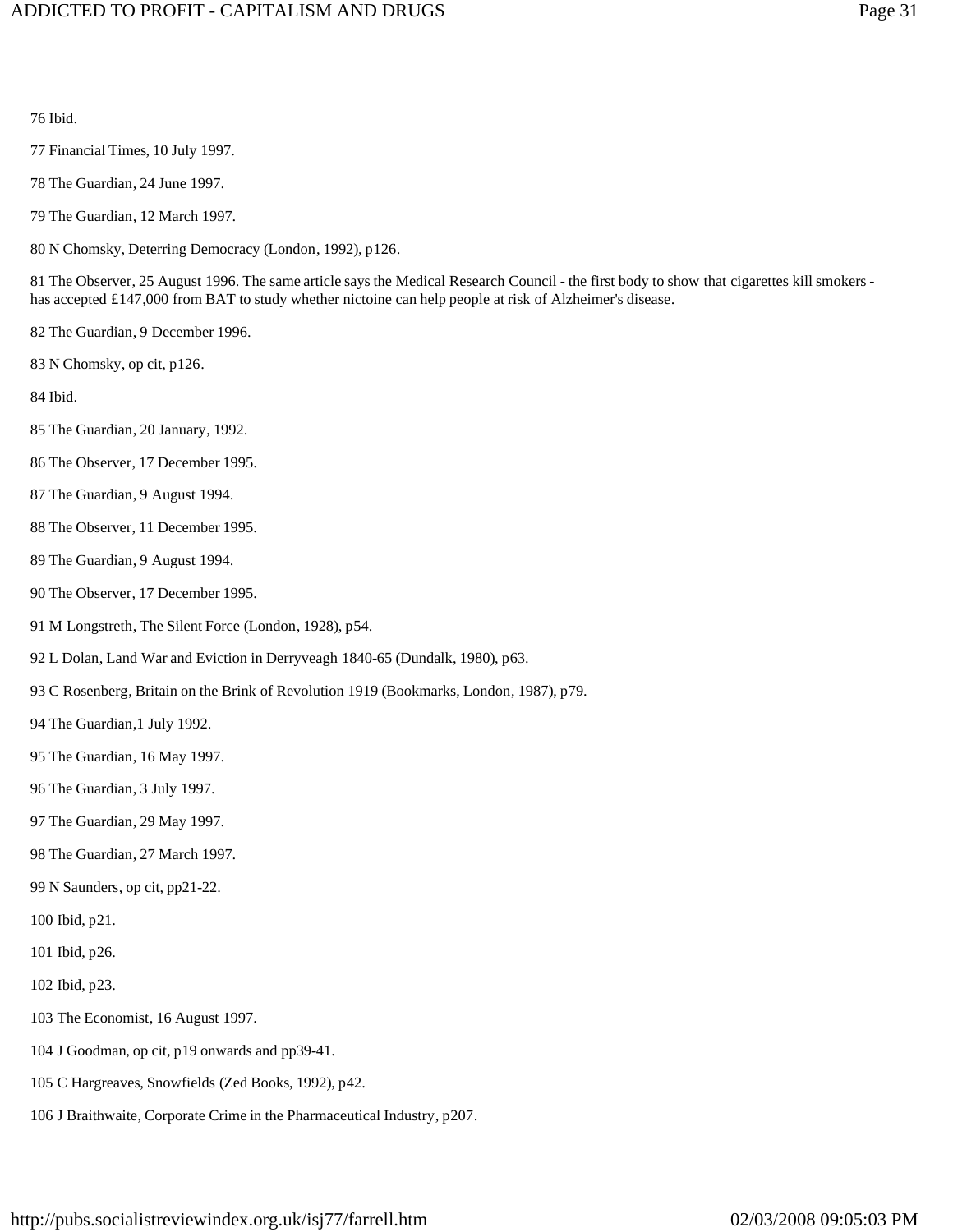107 J Saunders, op cit, p12. 108 The Guardian, 4 July 1997. 109 J Braithwaite, p215. 110 Ibid, p209. 111 Tackling Drugs Together, op cit, p19. 112 The Observer, 20 March 1988. 113 Drug Misuse and Dependence, op cit (London, 1995), p44. 114 The Guardian, 9 March 1996. 115 Sjostrom and R Nilsson, Thalidomide and the Power of the Drug Companies (Harmondsworth, 1972), p32 and pp31-41. 116 A McCoy, The Politics of Heroin (New York, 1991), pp88-97. 117 Ibid, p132. 118 Ibid, p18. 119 Ibid, p35. 120 Ibid, p19. 121 Ibid, p19. 122 Ibid, pp447-460. 123 P Dale Scott and J Marshall, Cocaine Politics (University of California Press, 1991). 124 Ibid, p23. 125 The Guardian July 27 1991. 126 N Chomsky, op cit, pp128-129. 127 The Guardian, 12 May 1989. 128 C Hargreaves, op cit, p15. 129 Ibid, p14. 130 N Chomsky, op cit, p114. 131 The Guardian, 29 April 1990. 132 C Hargreaves, op cit, p157. 133 Jane's Defence Weekly, vol 28, no 7, 20 August 1997, p22. 134 The Guardian, 11 July 1992. 135 C Hargreaves, op cit, p169. 136 P Dale Scott and J Marshall, op cit, p82. 137 Ibid, p73. 138 The Guardian, 30 August 1991.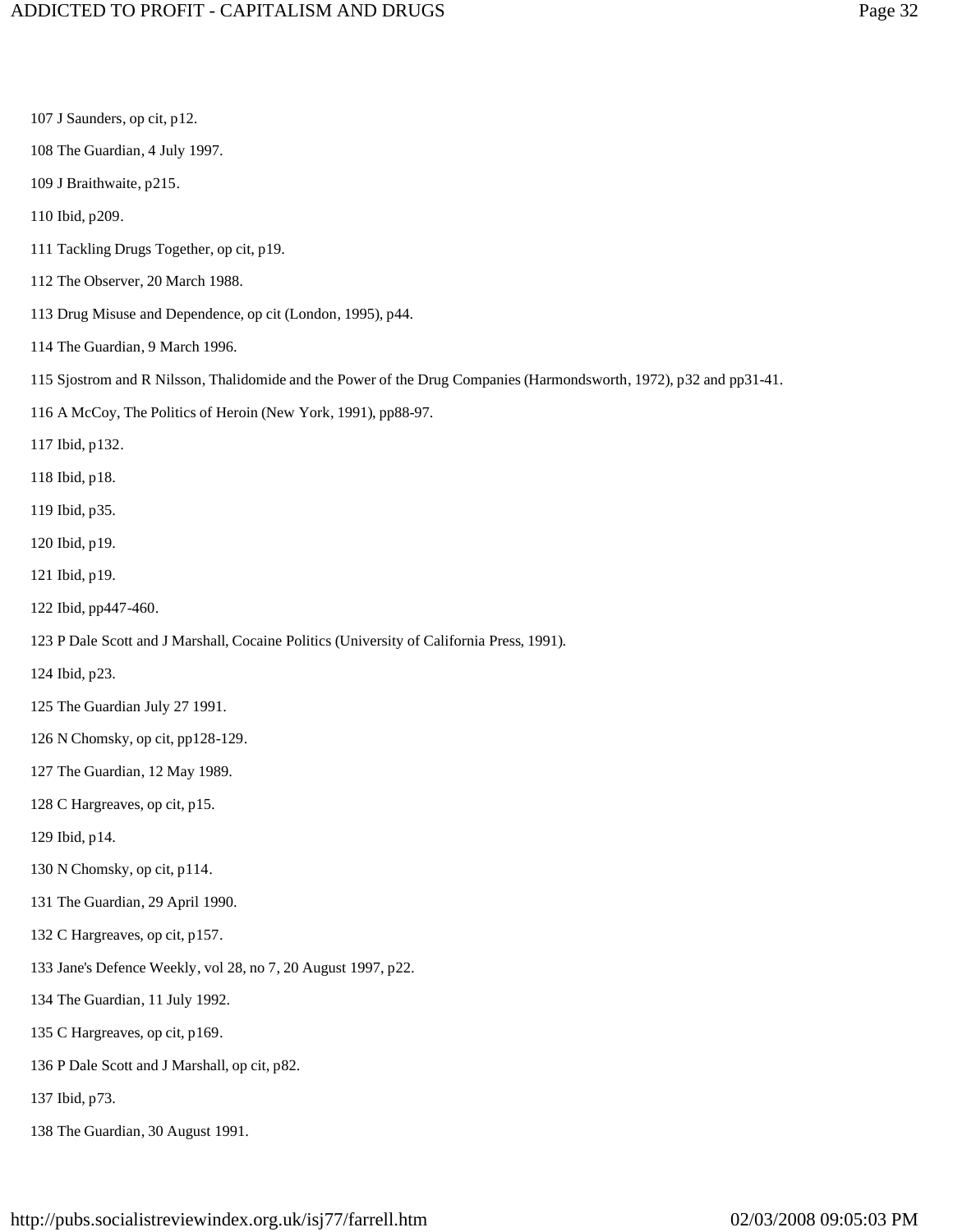139 The Guardian, 24 February 1997. 140 The Economist, 29 March 1997. 141 The Guardian, 26 April 1997. 142 The Guardian, 17 March 1997. 143 W Chambliss, Policing the Ghetto Underclass, Social Problems, vol 41, no 2, May 1994. 144 Ibid, p181. 145 Ibid, p183. 146 G D Jaynes and R Williams, A Common Destiny: Blacks in American Society, (Washington DC, 1989), p415. 147 N Chomsky, op cit, p114. 148 C Hargreaves, op cit, p24. 149 N Chomsky, op cit, p121. 150 The Observer, 23 June 1991. 151 The Observer, 28 July 1991. 152 M Gold and M Levy, Money Laundering in the UK (Police Foundation, London, 1994), p2. 153 Ibid, p30. 154 P Halloran and M Hollingsworth, Thatcher's Gold (Simon and Schuster, 1997), pp355, 357. 155 M Gold and M Levy, p8. 156 Ibid, p17. 157 Ibid, p57. 158 Ibid, p92. 159 Ibid, p114. 160 Ibid, p83. 161 Ibid, p47. 162 Ibid, p89. 163 The Observer Review, 8 September 1996. This article gives a lot of information on the drugs business, the use of informers and laundering. 164 The Observer Review, 8 September 1996. 165 The Observer, 19 March 1995. 166 Tackling Drugs Together, op cit (London, 1994), p36. 167 P Taylor, Smoke Ring: the Politics of Tobacco (London, 1984), p23. 168 The Guardian, 31 August 1995. 169 The Guardian, 12 July 1995.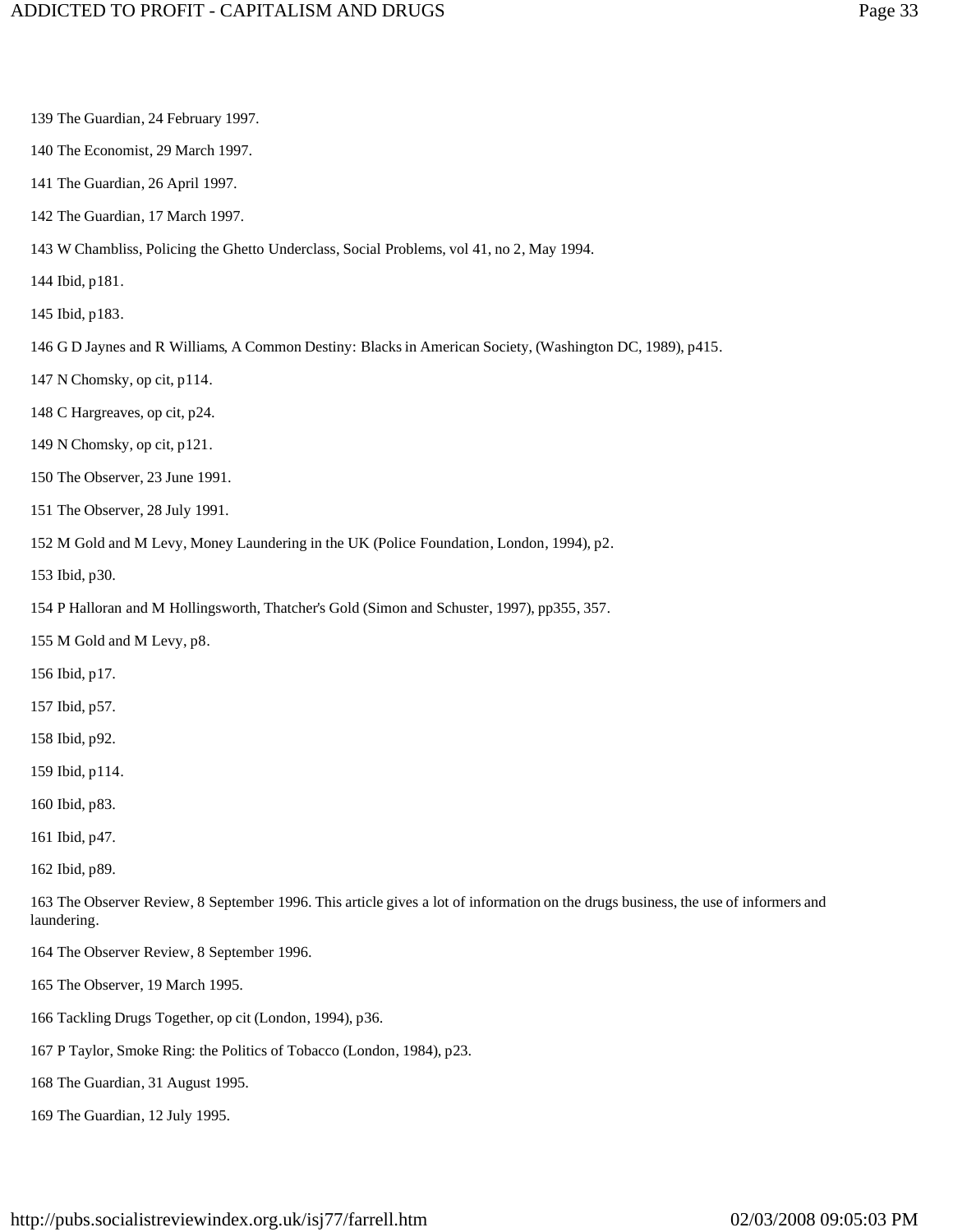#### ADDICTED TO PROFIT - CAPITALISM AND DRUGS Page 34

## 170 A Tyler, op cit, p177. 171 The Guardian, 19 March 1996. 172 D J Smith, Police and People in London, vol 3 (Policy Studies Institute, No 620, London, 1983). 173 The Guardian, 11 June 1995. 174 A McCoy, op cit, pp14 and 15. 175 B Cox, J Shirley, M Short, The Fall of Scotland Yard (Harmondsworth, 1977), pp86-87. 176 The Guardian, 11 January 1994 (my emphasis - AF). 177 The Guardian, 2 October 1992. 178 C Hargreaves, op cit, pxi. 179 The Guardian, 30 July 1990. 180 P Dale Scott and J Marshall, op cit, p37. 181 The Observer, 16 January 1994. 182 The Guardian, 19 August 1994. 183 The Observer, 16 February 1997. 184 The Guardian, 29 April 1995. 185 The Economist, 10 February 1990. 186 Ibid. 187 Ibid. 188 The Guardian, 22 October 1994. 189 The Economist, 10 February 1990. 190 The Guardian, 22 October 1994. 191 The Economist, 21 January 1989. 192 Letter from Chris Harman, 1997, following a visit to India. 193 Ibid. 194 P Dale Scott and J Marshall, op cit, p6. 195 The Guardian, 28 August 1994.

196 For more detailed argument about the role of the police see my Crime, Class and Corruption (Bookmarks, London, 1993).

197 K Beckett, 'Setting the Public Agenda: Street Crime and Drug Use in American Politics', Social Problems, vol 41, no 3, August 1994, p425.

198 The Economist, 28 June 1997.

199 Ibid.

200 Ibid.